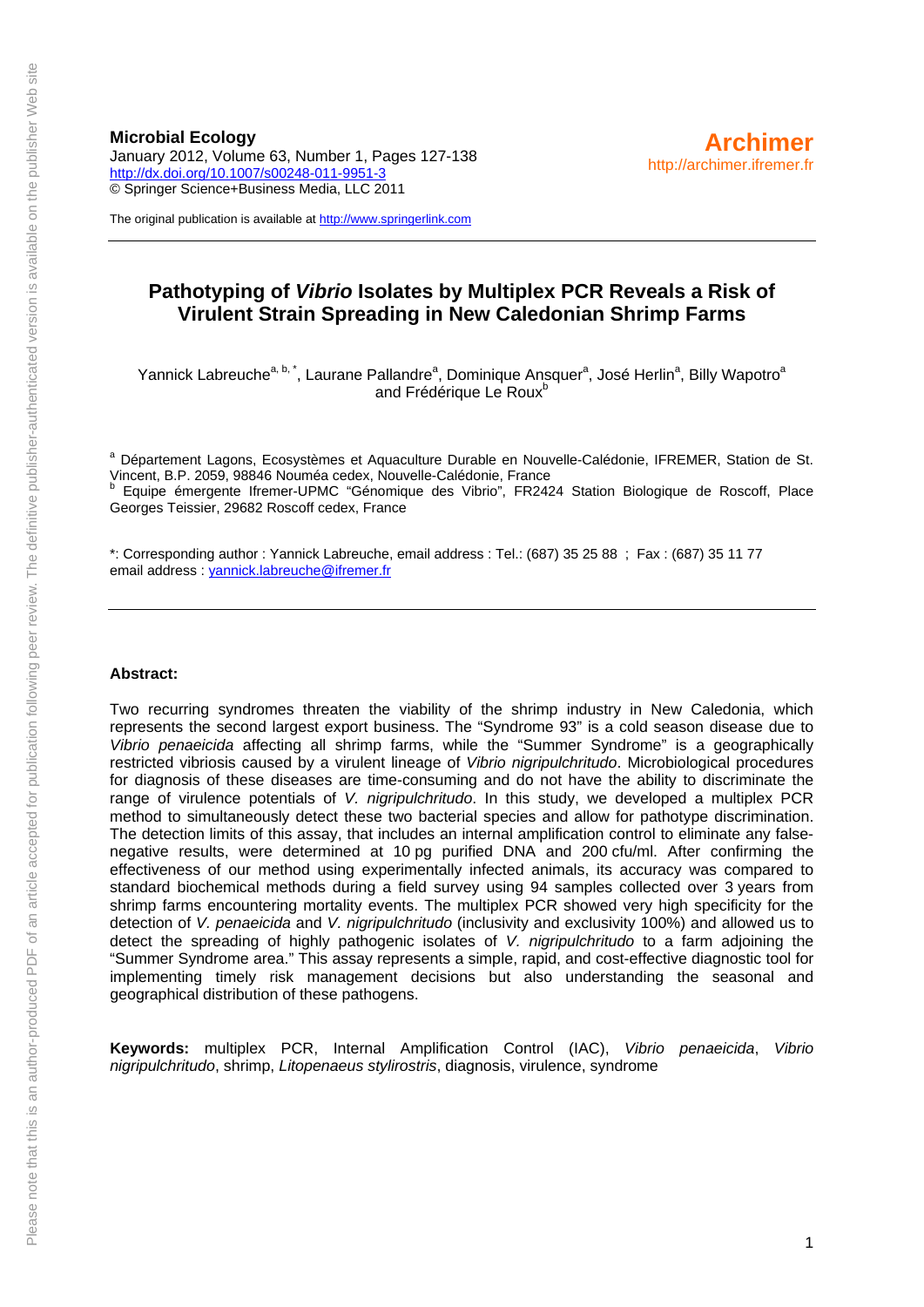# **1. Introduction**

Crustaceans represent one of the most economically important global aquaculture sectors, worth in excess of \$15.7 billion USD in 2007. However, the epizootic spread of a wide variety of pathogens, including viruses, bacteria, fungi and protozoa, has led to huge economic losses in the shrimp farming industry, threatening its economic viability and long-term sustainability in some regions of the world. In New Caledonia (South Pacific), the shrimp culture industry is based upon the Pacific blue shrimp *Litopenaeus stylirostris* and is regularly affected by two seasonal vibrioses responsible for acute mortality outbreaks in specific environmental conditions. The first one, named 'Syndrome 93', mainly occurs during the southern winter (from mid-May to mid-September) and is caused by *Vibrio penaeicida* [8, 24]. The second vibriosis, due to *V. nigripulchritudo*, occurs during the warm season (from mid-November to mid-April). This disease, also called 'Summer Syndrome', is geographically restricted, affecting 3 out of the 17 farms of the island, and can wipe out as much as 80% of a pond around day 55-60 of the 120-day grow-out period [6, 19, 10]. Today, these recurring epizootics threaten the sustainability of this industry, which represents the second largest export business in New Caledonia.

Solutions to control the occurrence and spread of bacterial diseases in marine invertebrates are scarce. The use of antibiotics has been banned in New Caledonian farming procedures, since it may contribute to the development of antibiotic-resistant pathogens and to the dissemination of resistance determinants between aquatic and anthropogenic sources [23, 5]. In addition, whilst there is mounting evidence for specific immune memory in crustaceans, including shrimp [15], it is not yet clear whether any memory to these *Vibrio spp* is elicited, preventing the use of vaccination as a strategy to reduce bacterial disease impact. In light of these limitations, an efficient control of bacterial pathogens relies on the development of rapid and discriminative tests to minimize the introduction and spread of pathogenic agents in non-infected shrimp rearing systems. Molecular-based detection methods, primarily PCR and real-time PCR, have been previously described to detect and quantify *V. nigripulchritudo* and *V. penaeicida* isolates from various environmental and clinical sample types [24, 7, 9]. However, some complications linked to these assays remain unresolved. First, these two bacterial species can co-exist in a shrimp farm as well as in animals. Since these methods target single species, two PCRs are needed for simultaneous detection of these pathogenic agents, rending the process costly and time-consuming. The 'Summer Syndrome' is caused by a virulent lineage of *V. nigripulchritudo* [6, 10]. Experimental challenges have shown that strains belonging to this lineage exhibit different virulence patterns from moderately pathogenic (20–80% mortality; MP) to highly pathogenic (80–100% mortality; HP). Nonpathogenic isolates of *V. nigripulchritudo* (0–20% mortality; NP) are genetically more diverse. Although existing tools allow the specific identification of strains from this lineage, they are not able to predict their virulence, mostly because of a lack of knowledge regarding the molecular determinants of *V. nigripulchritudo* pathogenesis. However, the recent sequencing of the complete genome of the *V. nigripulchritudo* HP strain SFn1 revealed the presence of two plasmids of 11.7 (pB1067) and 247.2 kb (pA1066), respectively [22, 18]. The distribution and polymorphism of these plasmids, which are absent from NP isolates, strongly suggest that they may be driving forces, as well as markers**,** for the emergence of the HP phenotype in this bacterial species.

The objective of the present study was to establish a multiplex PCR method containing a chimerical internal amplification control (IAC) to enable the simultaneous detection and typing of *V. penaeicida* and *V. nigripulchritudo* strains. The robustness and applicability of this assay was subsequently determined using field samples collected over 3 years from several shrimp farms facing mortality outbreaks.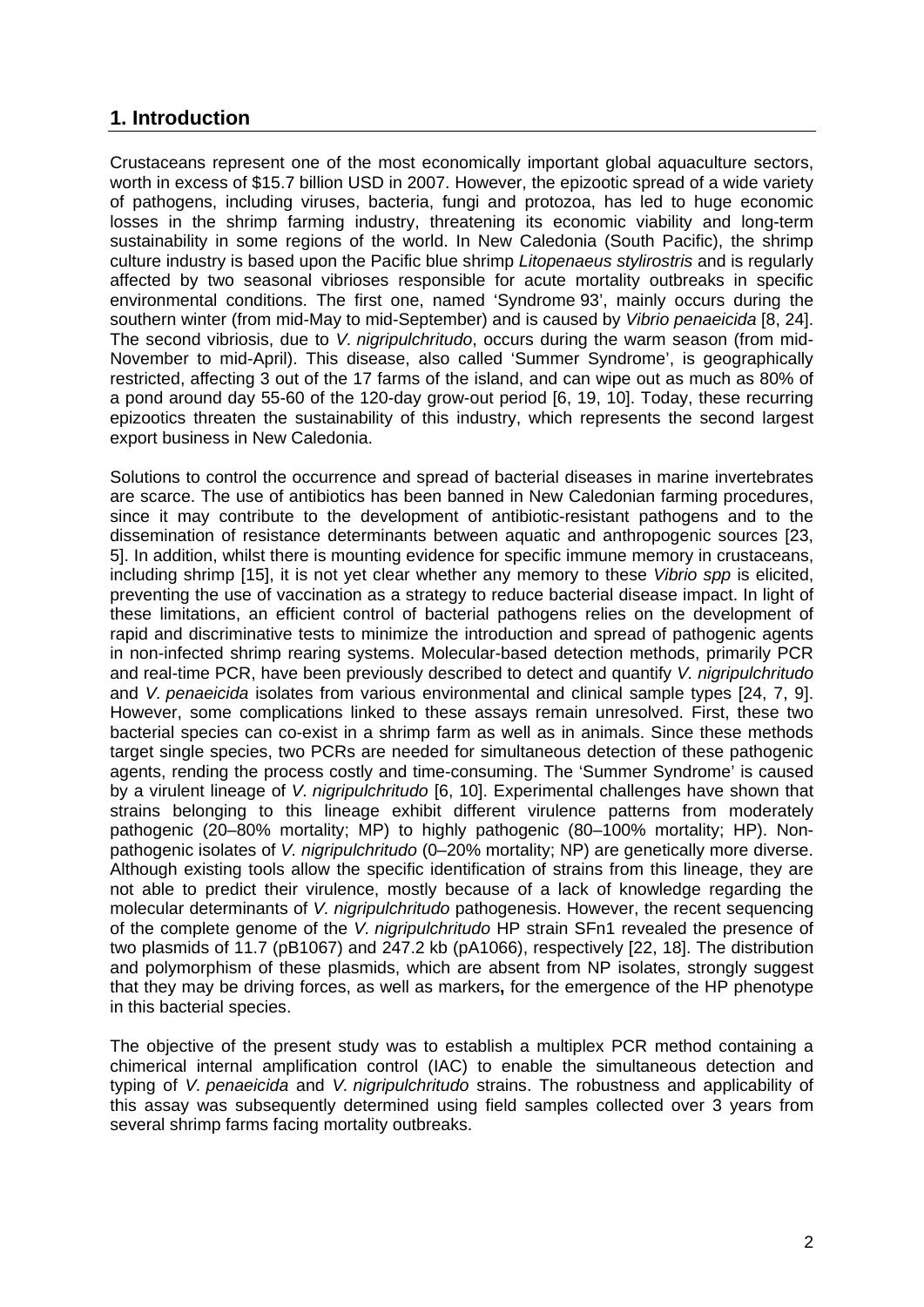#### **2.1 Bacterial strains, media and DNA preparation**

Strains used for validation of the multiplex PCR are presented in Table 1 and have been previously described [8, 10]. Type strains of different *Vibrio* species were provided by the Centre de Ressources Biologiques (CRB, La Tremblade, France), other bacterial species were obtained from the Pasteur Institute of New Caledonia (IPNC, Nouméa, New Caledonia). *Vibrio* were grown in Marine Broth (MB) or Marine Agar (MA) at 28°C, other bacterial species being cultured in Luria–Bertani (LB) at 37°C. Template DNA was purified from bacteria grown in broth culture with the High Pure<sup>TM</sup> PCR Template Preparation kit (Roche Diagnostics, New Zealand) following manufacturer's instructions for "isolation of nucleic acids from bacteria". In the case of hemolymph samples or seawater suspensions, DNA was extracted following the "whole blood" instructions, except that each sample was incubated with  $5 \mu$  lysozyme (10 mg.ml<sup>-1</sup> in 10 mM Tris-HCl, pH 8.0) for 1 h at 37 $\degree$ C before carrying out the procedure.

### **2.2. Selection of target genes and oligonucleotide primer design**

Two genes, *gyrB* and *gapA*, were selected for differential detection of *V. nigripulchritudo* and *V. penaeicida* species, respectively. To design species-specific primers, *gyrB* and *gap*A gene sequences of *V. penaeicida* and *V. nigripulchritudo* along with 28 published sequences of other vibrios were downloaded from GenBank or retrieved from previously published work [10]. Sequences were aligned using the BioEdit software to identify species-specific conserved regions. Primers for *V. penaeicida gapA* gene were designed using the Primer 3 software (http://frodo.wi.mit.edu/primer3/), while primers for *V. nigripulchritudo gyrB* gene were deduced from previously designed oligonucleotides with some modifications [9] (Table 2). To differentiate MP from HP strains within the 'Summer Syndrome' lineage of *V. nigripulchritudo*, we used previously designed primers (namely pSFn1-6020 and pSFn1- 6974) [27]. These primers target a 954-bp fragment of plasmid pB1067 evidenced only in the HP isolates [22]. Finally, to distinguish MP from NP isolates, we designed a primer pair targeting the *rtxA* gene of plasmid pA1066 from *V. nigripulchritudo*.

#### **2.3. Construction of a competitive internal amplification control (IAC)**

To identify false-negative results, an IAC was constructed in competition with the primers targeting the *rtxA* gene of *V. nigripulchritudo* using plasmid pUC19 and the procedure of Abdulmawjood et al. [1]. Briefly, the IAC primer set had 5'overhanging ends identical to the *rtxA* gene primer and 3'ends complementary to the pUC19 sequence (Table 2). These primers generate a 376-bp product, including the flanking regions of the primer set. Following PCR amplification, the product was purified using the QIAquick Gel Extraction kit (QIAGEN) and titrated using a NanoDrop  $N<sup>D</sup>$  1000 Spectrophotometer (NanoDrop Technologies). The IAC copy number was calculated as the amount of template x  $N_A$  / length of template x 1.10<sup>9</sup> x *Mbp*, where  $N_A$  is Avogadro's number (6.022 x 10<sup>23</sup> mol<sup>-1</sup>) and *Mbp*, the mean molar mass of a base pair (650 g mol<sup>-1</sup>).

### **2.4. PCR protocol**

Before optimization in a multiplex PCR, each primer pair was tested individually using DNA extracts of either *V. nigripulchritudo* SFn1 (representative HP isolate) or *V. penaeicida* AM101 (reference New Caledonian isolate) as templates. PCR was carried out on a GeneAmp<sup>R</sup> PCR system 9700 thermocycler (Applied Biosystems) or on a MJ<sup>TM</sup> Mini thermal cycler (BioRad) in a 20 μl volume containing genomic DNA, 2 µl of 10 × PCR buffer, 200 µM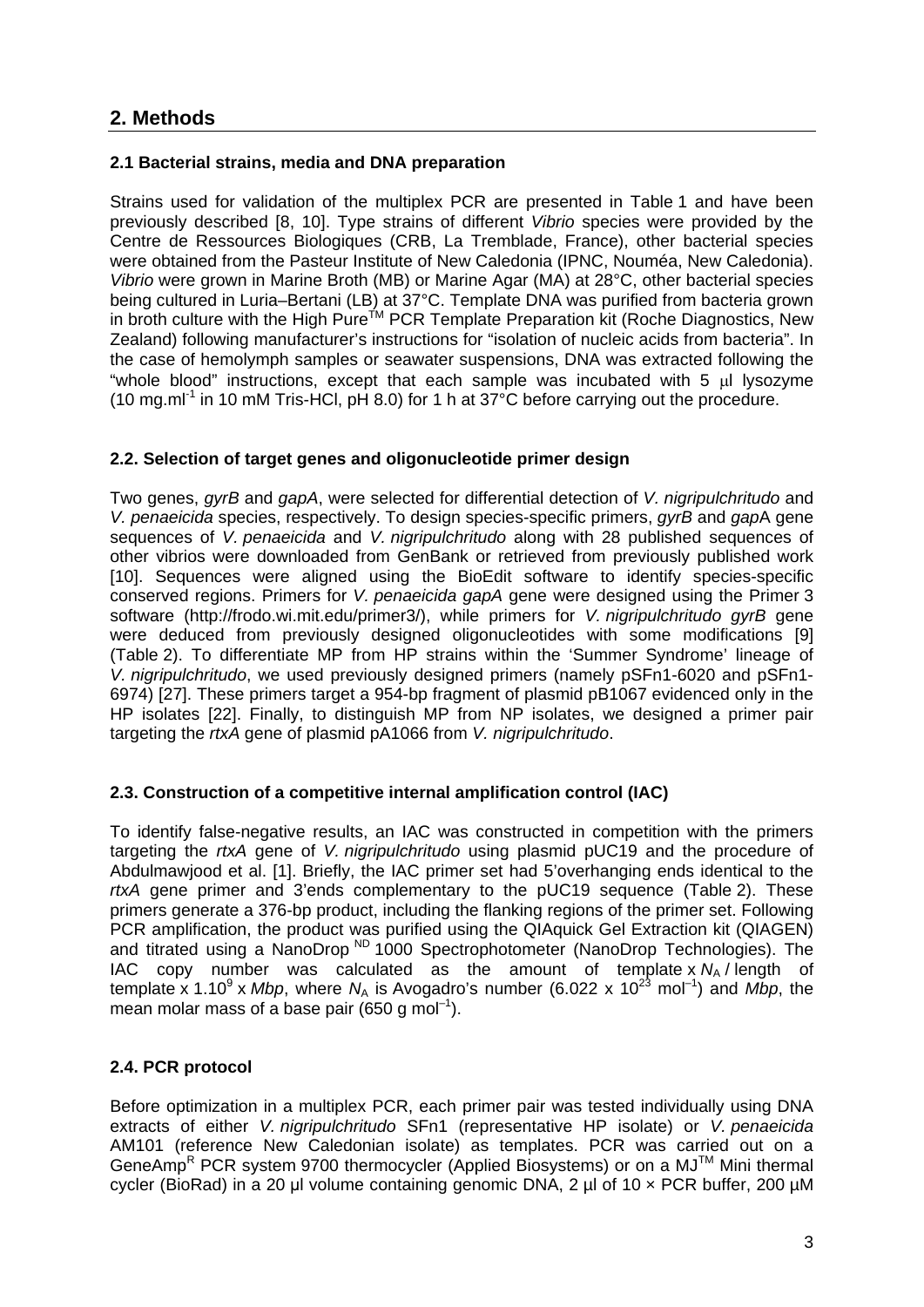dNTP and 1 U of HotStartTaq DNA polymerase. Two parameters were optimized: the annealing temperature and the primer concentration (ranging from 0.2 to 0.8 μM in 0.2 μM increments). The PCR program contained the following steps: initial denaturation of 15 min at 95°C followed by 35 cycles of denaturation at 95°C for 30 s, primer annealing at 50-70°C for 30 s, extension at 72°C for 30 s, and a final extension at 72°C for 5 min. PCR products were subjected to electrophoresis on 1.5% agarose gels containing GelRed™ DNA stain. To confirm their identity, representative amplicons for each target gene were gel-purified and sequenced by a commercial facility (GATC Biotech AG, Konstanz, Germany). Before including the IAC to each reaction, 5-fold dilutions of the IAC template (ranging from 2.8  $\times$  10<sup>8</sup> to 28 copies) were tested in a conventional PCR using *rtxA* gene primer (rtxA F and rtxA R) to determine the lowest IAC DNA concentration giving a reliable PCR band visible by gel electrophoresis.

#### **2.5. Specificity and sensitivity assays**

The specificity of the 4 primer sets was assessed together by a multiplex PCR. Reactions were carried out following the previously optimized conditions, using 2 µl of purified DNA and 284 copies of IAC. The detection limits of the assay were determined on DNA extracted from different sample types: shrimp hemolymph, artificial seawater and broth cultures. To this end, exponentially grown *V. nigripulchritudo* SFn1 or *V. penaeicida* AM101 cultures were subjected to 10-fold serial dilutions in 1 ml of artificial seawater or hemolymph, collected as previously described [18]. Viable plate counts were performed in duplicates on MA to determine the cfu/ml of each sample, while DNA extractions were carried out from 200 ul aliquots as described above. The extracted DNA from each sample was used for multiplex PCR amplification, all samples being analyzed in duplicates. In addition, the efficiency of the assay was checked using purified genomic DNA (OD<sub>260/280</sub>  $\geq$  1.7) Template DNA was 10-fold diluted in water from 10 ng to 0.1 pg, and aliquots from each of the diluted samples were used for multiplex PCR amplifications.

#### **2.6. Detection of** *V. nigripulchritudo* **and** *V. penaeicida* **in experimentally infected shrimp**

Experimental infections were performed by immersion of the shrimp in aerated seawater containing 10<sup>5</sup> cfu/ml of the considered *Vibrio* strain, as previously described [18]. Three replicate tanks were used for each treatment (i.e. control, experimentally infected with *V. nigripulchritudo* SFn1 and experimentally infected with *V. penaeicida* AM101). 24 hours after infection, 2 shrimp from each tank were randomly sampled. Hemolymph collection, DNA extraction and plate counts were performed as described above.

### **2.7. Application of the method to field samples**

From January 2008 to December 2010, shrimp were sampled during mortality outbreaks occurring in 10 different shrimp farms located on the southwest coast of New Caledonia (Figure 3). This survey was conducted in the context of a health surveillance and monitoring program set up by Ifremer and the New Caledonian government veterinary laboratory. Shrimp were collected from ea *V. nigripulchritudo* cells were identified as black colonies in the presence of glycerol [2]. Obtained data were interpreted according to the Bergey's manual of determinative bacteriology (9th ed.). In parallel, these isolates were also analyzed by the multiplex PCR method. When isolates belonging to the *V. nigripulchritudo* species were identified as HP by the assay, their pathotype was confirmed by injecting shrimp with bacterial culture supernatants. Details of supernatant preparation and injection have been previously described [18]. Finally, when isolate identification showed discordant results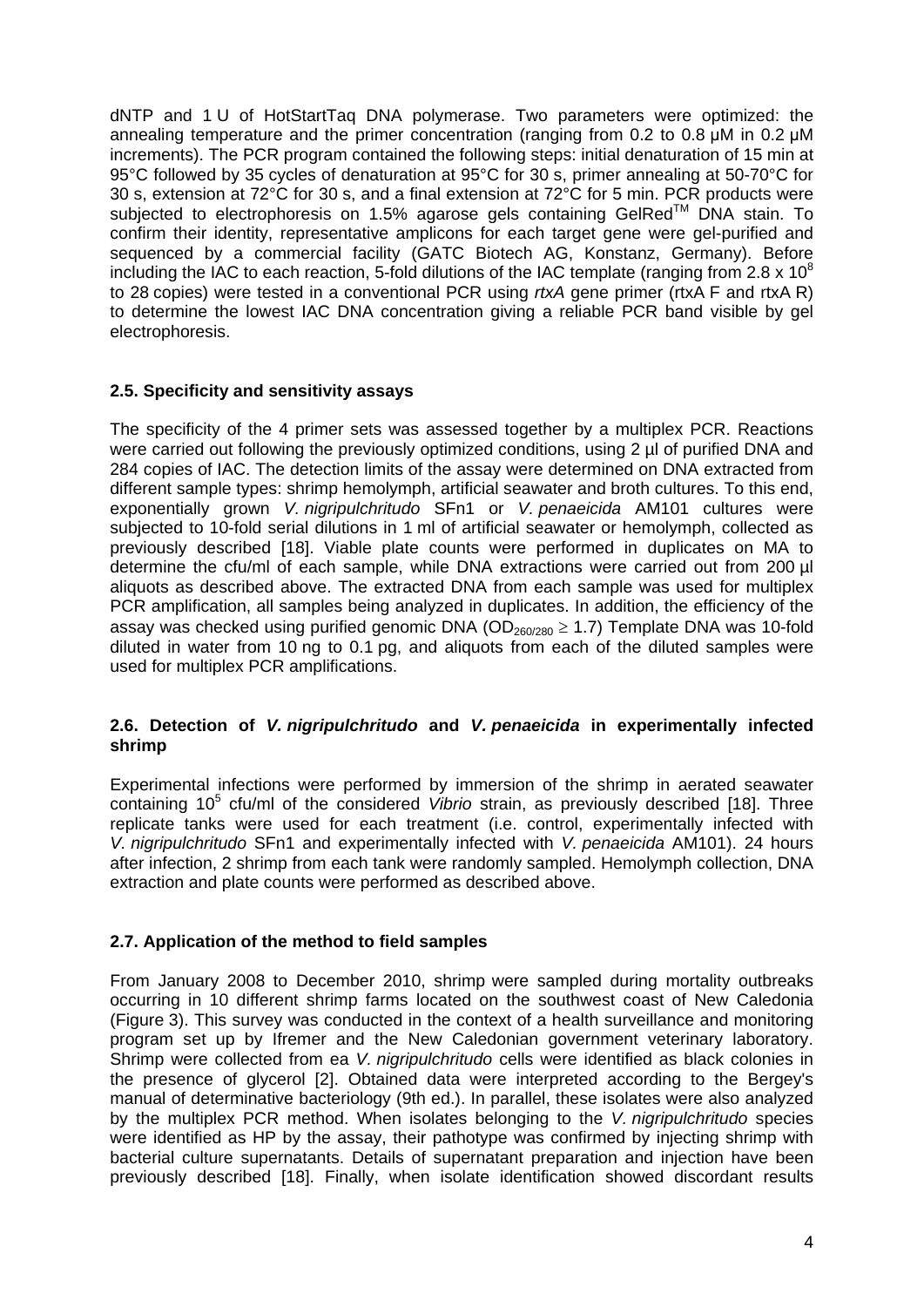between the two methods, 16S rRNA gene amplification was performed by PCR using eubacterial primers 1080.r (5'-GGG ACT TAA CCC AAC ATC T-3') and 370.f (5'-GGC AGC AGT GGG GAA TAT TG-3'). rthen ponds by castnet operation, brought to the laboratory in an iced box and immediately processed for bacteriological analyses. One drop of hemolymph was aseptically withdrawn from the shrimp ventral sinus using a 1-ml plastic syringe fitted with a 25-gauge needle and plated on to MA and MA supplemented with 2% glycerol (w/v). Following incubation at 28°C for 48 h, presumptive identification of bacterial isolates to the species level was done by a series of phenotypic tests which included cell morphology and motility, oxidase activity and API 20E (BioMérieux, Marcy L'Etoile, France). Putative

# **3. Results**

#### **3.1. Determination of annealing temperature, primer concentration and IAC copy number**

The annealing temperature and concentrations of individual primer pairs were optimized to allow for efficient amplification of the target genes all together. The annealing temperature for the multiplex PCR assay was established at 66°C, while optimum primer concentrations giving the best resolution were found to be 0,4 µM for *gyrB* (F/R), *gapA* (F/R) and *rtxA* (F/R) primers and 0,8 µM for the pSFn1-6020/pSFn1-6974 primer set (data not shown). Using these optimized PCR conditions, a concentration of 284 IAC copies was determined as the lowest number enabling reproducible IAC amplification visible by gel electrophoresis (data not shown).

### **3.2. Specificity of multiplex PCR assays**

In multiplex PCR, all the members of the *V. nigripulchritudo* species (*n* = 45) were successfully detected with the *gyrB* primers, yielding a 257-bp amplicon, irrespective of their isolation place, source and year (Table 1). As indicated in this Table, *V. nigripulchritudo* MP and HP strains (*n* = 28) exhibited the expected band of 257 bp for *gyrB* and 642 bp for *rtxA*, while HP isolates only ( $n = 17$ ) exhibited an additional band of 954 bp corresponding to the plasmid pB1067. All the *V. penaeicida* strains tested (*n* = 18) yielded a 376-bp amplicon for IAC and 504-bp amplicon for *gapA*, regardless of the year or site of isolation. The sequencing of the PCR products confirmed the specificity of the amplification (data not shown). No amplicon, except IAC, was observed in the case of nontarget vibrios ( $n = 10$ ) or other bacterial species ( $n = 4$ ), demonstrating the specificity of the assay.

#### **3.3. Evaluation of the detection limits**

The multiplex PCR assay worked efficiently with purified genomic DNA extracted from *V. penaeicida* AM101 and *V. nigripulchritudo* SFn1 individually, as well as in combination. The minimum DNA quantity necessary to detect the 4 PCR amplicons with the same band intensity was determined at 1 pg when IAC DNA was not added to the PCR mix (data not shown), and at 10 pg when using 284 copies of IAC (Figure 1, lane 4). At this concentration, the IAC coamplified with target DNA, as shown in Figure 1. Using 10-fold serial dilutions in artificial seawater or in hemolymph, the detection limits were found to be about 200 cfu/ml for *V. penaeicida* AM101 and *V. nigripulchritudo* SFn1, as determined by the plate count method (Figure 2 A and 2 B, lanes 5). No difference in band intensity was noticed when the multiplex PCR was carried out with DNA extracted from bacterial cell suspensions prepared in seawater or in shrimp hemolymph (data not shown).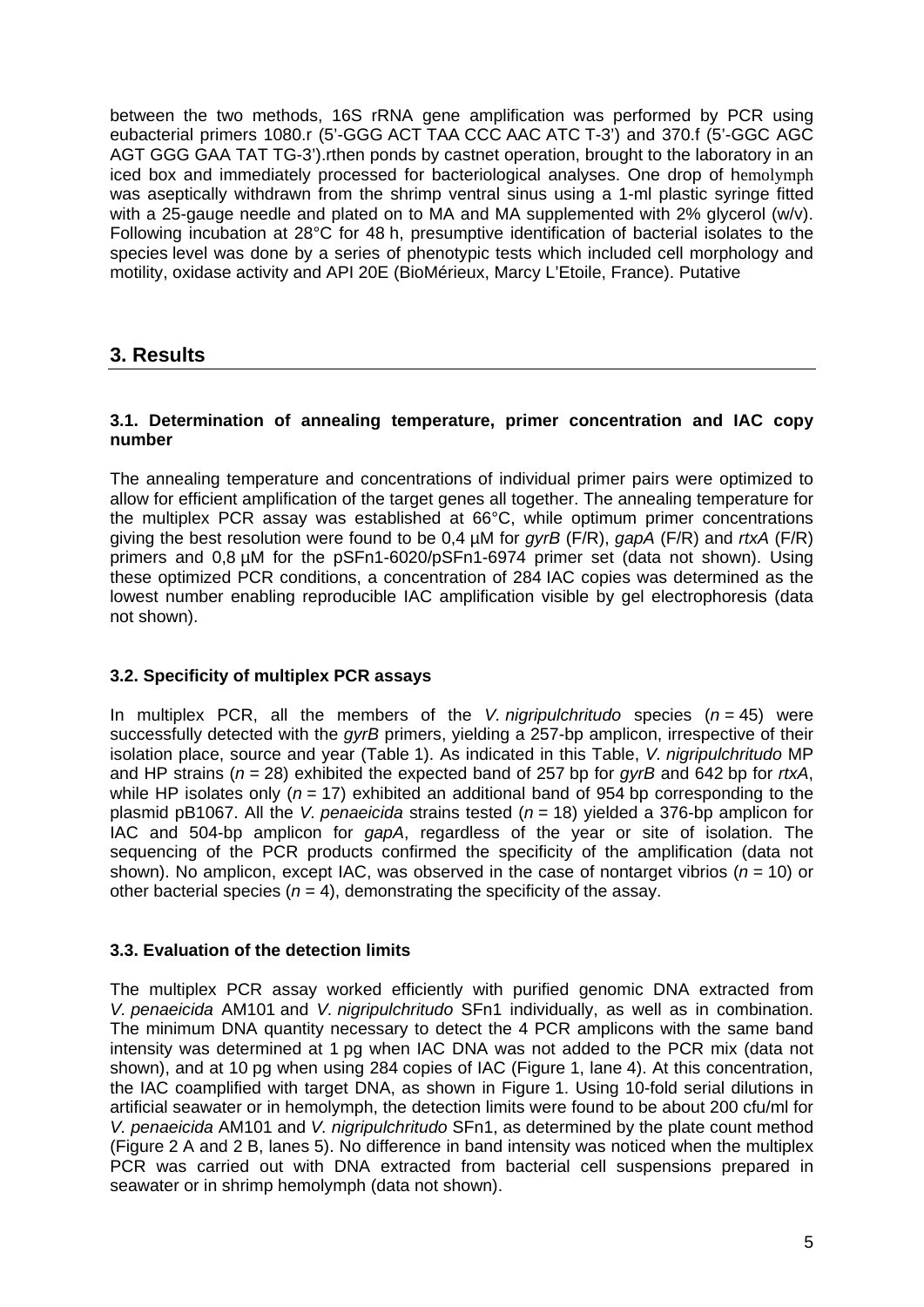#### **3.4. Detection of** *V. nigripulchritudo* **and** *V. penaeicida* **in experimentally infected shrimp**

The applicability of the multiplex PCR to detect these two species in non-symptomatic animals was evaluated using shrimp experimentally infected with these two pathogens and sampled before the onset of mortalities (i.e. 24 hrs post-challenge). In uninfected (control) shrimp, no presumptive *V. nigripulchritudo* isolates (determined as black colonies among total heterotrophic bacteria on MA supplemented with 2% glycerol) could be detected by viable plate counts in hemolymph samples. Presumptive isolates of *V. penaeicida* were not detected, since this method did not permit the phenotypical distinction of this bacterial species among the endogenous microflora. When analyzed by multiplex PCR, these 6 samples were found negative for *V. penaeicida* detection (Supplementary data, Figure S1 A; lanes 1-6). However, one sample (Supplementary data, Figure S1 A; lane 3) exhibited a 257 bp amplicon, indicating the presence of bacterial cells belonging to the *V. nigripulchritudo* species within the microflora of this animal. In shrimp challenged with strain SFn1, presumptive V. nigripulchritudo cells ranged between 100 and 4.10<sup>3</sup> cfu/ml as determined by the viable plate count method. Multiplex PCR analysis, used to ascertain the presence of this species in infected animals, showed that 4 out of 6 samples (Supplementary data, Figure S1 B; lanes 8, 9, 10 and 12) generated the 3 amplicons corresponding to the expected PCR profile for *V. nigripulchritudo* HP isolates. Considering shrimp challenged with strain AM101, multiplex PCR analysis allowed the amplification of a 504-bp amplicon in 5 out of 6 hemolymph samples (Supplementary data, Figure S1 C; lanes 13, 15, 16, 17 and 18), indicating the presence of *V. penaeicida* cells within the circulatory system of these shrimp. Interestingly, a 257-bp amplicon corresponding to the PCR product obtained in the presence of the *V. nigripulchritudo* species was also detected in 3 of these samples. The IAC was amplified in all samples analyzed by multiplex PCR.

#### **3.5. Application of the method to field samples**

From January 2008 to December 2010, a total of 94 isolates was collected from moribund shrimp sampled in 10 different farms facing mortality outbreaks (Figure 3). Of these 94 samples, 48.9% were assigned to the *V. nigripulchritudo* species by means of phenotypic tests, while 36.2 % were presumptively identified as belonging to *V. penaeicida* (Table 3). Fourteen strains (14.9%) could not be assigned to any bacterial species because of the lack of resolution power of these tests. A comparison of the multiplex PCR results and phenotypic characterization showed that all the isolates biochemically identified as *V. nigripulchritudo* were also detected as belonging to this bacterial species in PCR, while 4 isolates that could not be determined after phenotypic characterization were identified by multiplex PCR as *V. nigripulchritudo* (Table 3). Of the 34 isolates presumptively identified as *V. penaeicida*, 32 were assigned to this bacterial species in multiplex PCR. On the basis of 16S rRNA gene sequence identity, the samples showing discordant results between the two methods were shown to belong to the *Harveyi* clade of the genus *Vibrio* (data not shown). Among the 50 isolates identified by multiplex PCR as belonging to the *V. nigripulchritudo* species, 26% were characterized as MP, while 32% were detected as HP. MP strains were recovered from 5 farms (i.e. farms A, D, E, I and J), while HP strains were detected in 3 locations (i.e. farms G, I and H). Previous studies showed that supernatant toxicity was a characteristic of HP but not MP strains [18], therefore shrimp were injected with supernatants prepared from these isolates to strengthen our pathotype determination. As shown in Figure 4, 0% mortality was observed one day post-injection in control shrimp, whereas 75-100% cumulative mortality occurred in animals challenged with supernatants prepared from all the strains characterized as HP.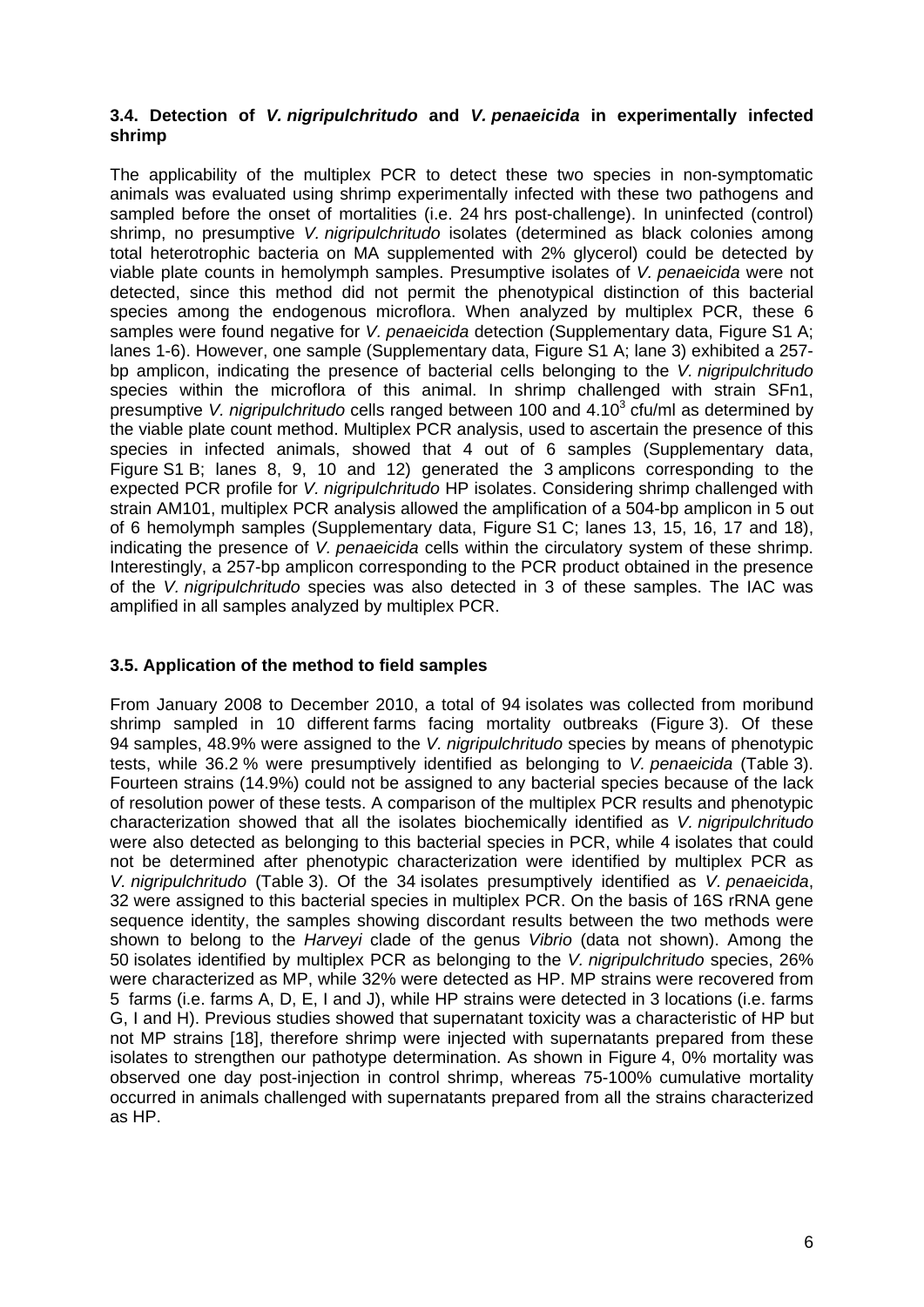# **4. Discussion**

*V. nigripulchritudo* and *V. penaeicida* tracking is of interest for disease control programs or epidemiological studies concerned with the ecology and natural history of these diseases. However, conventional phenotypic approaches for diagnosis of vibriosis present a number of limitations, such as the time required to obtain confirmatory results, generally too long for practical management decisions, or the great variability in the biochemical characteristics of the *Vibrionaceae*, that renders their phenotypic identification on this basis particularly difficult. Commonly used molecular techniques may provide an efficient means of identifying a bacterial species [26]. However, these typing approaches do not have the ability to discriminate the range of virulence potentials of the *V. nigripulchritudo* species. To simultaneously detect these bacterial species and allow for pathotype discrimination, we therefore combined in a multiplex PCR assay two species-specific primer sets along with *V. nigripulchritudo* virulence biomarkers. Critical parameters of such an assay rely on the choice of the target genes and the design of corresponding primers. Because of lateral gene transfers, hidden paralogy or chromosomal rearrangements, any phylogenetic marker for the identification of *Vibrio spp* will have weaknesses and strengths [26]. For instance, the 16S rRNA gene has been widely used for species definition and identification among bacteria, but is of limited value in *Vibrio spp* because of its low taxonomic resolution [11]. As alternative taxonomic markers, we therefore selected *gyrB* and *gapA*, two highly conserved housekeeping genes commonly found in vibrios and previously demonstrated to possess the discriminating potential for the development of species-specific PCR primers [17, 9]. The results obtained with these 2 primer sets were shown to be accurate and highly specific to their corresponding target species, since no band was amplified from any of the nontarget *Vibrio spp* or other tested species. To screen the virulence potentials of *V. nigripulchritudo* strains, we also included in the assay primers targeting two different plasmids. The first primer set was previously designed and specifically amplifies a 954-bp fragment of plasmid pB1067, only found in HP strains [27], while the second set targets a *rtxA* toxin gene, located on a larger replicon, pA1066, and found in HP and MP strains only [18]. We used a collection of 45 *V. nigripulchritudo* strains, whose virulence patterns were previously determined, and 18 *V. penaeicida* isolates to validate the pathotyping ability and specificity of our multiplex PCR. Data presented herein demonstrate that this method shows a very efficient discriminating potential, since our results matched exactly with those obtained in a previous study by means of experimental challenges [6]. Among the limitations to using PCR as a diagnostic tool, there is the risk of DNA contamination, that can induce false-positive reactions, and also the presence of inhibitory substances found in biological samples or in the environment that may produce false-negative PCR result [28]. To avoid this potential bias, we synthesized and integrated in the assay an IAC competitive with the *gyrB* gene of *V. nigripulchritudo* generating a control signal even when there is no target sequence present. The drawback of this strategy is that the IAC may decrease the amplification efficiency and thus the detection limit of the reaction [1, 13]. In our assay, we established that 284 copies was the lowest concentration enabling reproducible IAC amplification visible by gel electrophoresis. At this concentration, a slight competition between IAC and the target DNA occurred, as we observed a 10-fold lowering of the detection limit. However, even with the presence of the IAC, we showed that the sensitivity of our PCR (established at 10 pg purified DNA and 200 cfu/ml) was consistent with the multiplex PCR methods described for the identification of other vibrios (between 1 and  $10<sup>3</sup>$  cfu/ml or between 10 and 100 pg for DNA) [4, 20, 12, 25].

We tested the effectiveness of our method using hemolymph samples from experimentally challenged prawns. We showed that the multiplex PCR evidenced *V. penaeicida* as well as *V. nigripulchritudo* HP cells in infected animals before the onset of mortality. The presence of isolates belonging to *V. nigripulchritudo* was also detected in uninfected control shrimp as well as in shrimp challenged with *V. penaeicida*, while no putative *V. nigripulchritudo* colonies could be enumerated on the corresponding glycerol-supplemented marine agar plates. Since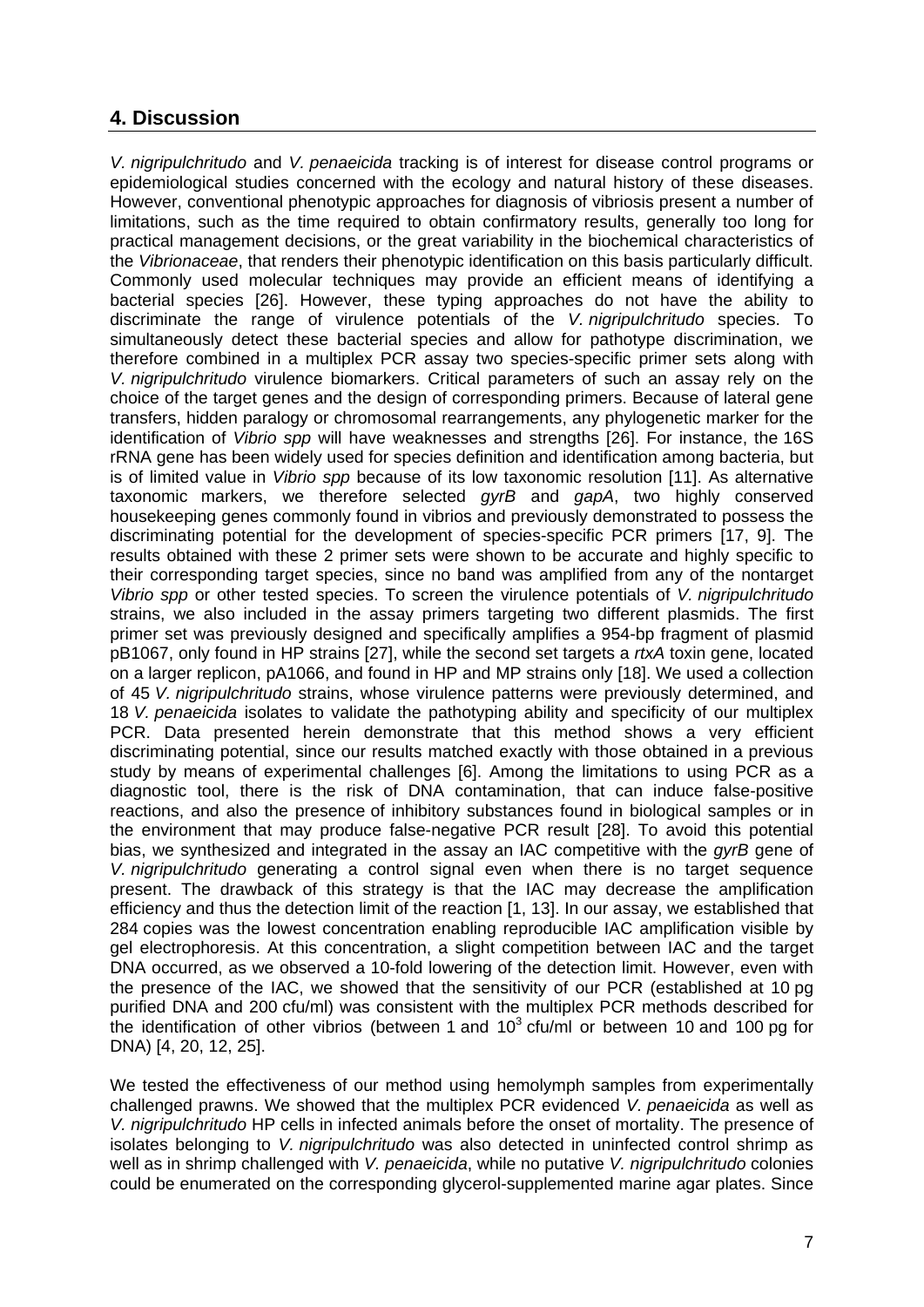it as been previously reported that 30% of the bacterial flora of apparently healthy shrimp was *Vibrio* sp. [3], it is not surprising to detect isolates from the *V. nigripulchritudo* species in the shrimp circulatory system. Such results exemplify the need of pathotyping, since the detection of *V. nigripulchritudo* isolates is not necessarily linked to pathogenicity, as previously reported [6].

Finally we used the multiplex PCR to evaluate the occurrence of these two bacterial species using field samples collected from shrimp farms encountering mortality peaks from January 2008 to December 2010. We showed that 87.2% of the isolates could be identified by our assay as *V. penaeicida* or *V. nigripulchritudo*, confirming the major epidemiological importance of these 2 species in recurring mortality events of cultured shrimp in New-Caledonia. Supporting previous works [10, 19], we also observed a clear seasonal isolation pattern. The isolation rate of *V. nigripulchritudo* strains (72%) was highly correlated with the summer period, and thus the water temperature, while 80% of the isolates collected during the southern winter were identified as *V. penaeicida*. Such strong relationship has been documented for other *Vibrio* species [21, 14] and temperature changes are considered as one of the most frequently used cues controlling the expression of numerous virulence factors in pathogenic bacteria [16]. However, it remains to be investigated whether this environmental signal plays some role in vibrio abundance or may modulate virulence factor expression in *V. penaeicida* and *V. nigripulchritudo*. As of 2007, the virulent lineage of *V. nigripulchritudo* HP strains implicated in the 'Summer Syndrome' was evidenced in one particular area of New Caledonia (i.e. the Saint Vincent Bay, an estuarine area of the southwestern lagoon), causing the disease in 3 farms only, including farms G and H. The multiplex PCR allowed us to confirm the presence of the HP pathotype in these two locations but also to report, for the first time, its occurrence in another neighbouring farm (farm I), leading us to suspect the disease extension. Bacterial supernatant toxicity being a HP-specific feature [18], we confirmed our pathotype determination by *in vivo* experimental infection and showed congruent results between the two approaches. The results of this 3-year field study also revealed the yearly recurrence of HP isolates in the environment of these facilities. To date, the environmental reservoir of *V. nigripulchritudo* remains to be determined, although shrimp pond sediments are suspected to represent an ecosystem favoring bacterial persistence between crops in the affected farms and/or pathogen transmission to the host [6, 27]. Finally, our multiplex PCR assay identified MP strains in both 'Summer Syndrome'-affected and nonaffected farms all along the West coast of the island, confirming previous data indicating that pathogenic and non-pathogenic strains co-exist in the same environment and at the same time [9].

To conclude, this assay represents a simple, rapid and cost-effective tool for diagnosis and implementing timely risk management decisions. This should not only help epidemiologists to better estimate the incidence of *Vibrio* infections in aquaculture systems and the associated risk of spreading of these diseases, but also provide an efficient tool for ecologists to understand the seasonal and geographical distribution as well as the effects of environmental parameters (such as temperature) on these two pathogens and associated diseases.

# **Acknowledgments**

This work was supported by the *DEDUCTION* project funded by the Institut Français de Recherche et d'Exploitation de la Mer (IFREMER), the Provincial Institutions (Province Sud, Province Nord et Province des Iles Loyauté) and by the Government of New Caledonia. Thanks are due to the zootechnical staff of IFREMER (P. Brun, E. Pita and A. Matehau) and to B. Soulard for map drawing. The authors warmly thank Pr. Gregory W. Warr for the critical review of the manuscript and for his help in editing the English language. Any opinions, findings and conclusions or recommendations expressed in this material are those of the authors and do not necessarily reflect the views of the supporting bodies mentioned herein.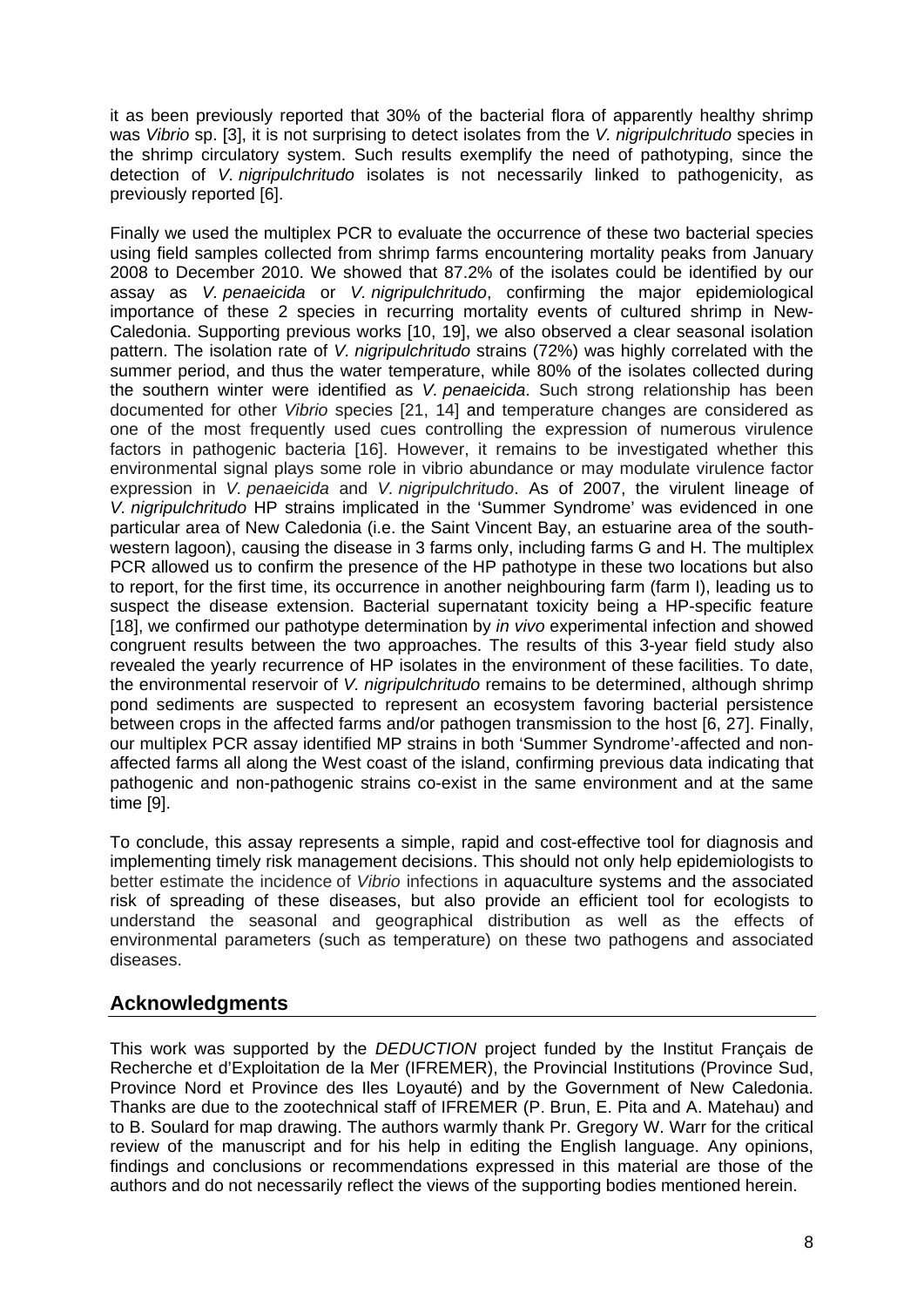# **References**

- [1] Abdulmawjood A, Roth S and Bülte M (2002) Two methods for construction of internal amplification controls for the detection of *Escherichia coli* O157 by polymerase chain reaction. Mol Cell Probes 16: 335-9
- [2] Baumann P and Schubert R H W (1984) Section 5. Facultatively anaerobic Gramnegative rods, Family II. Vibrionaceae. Bergey's Manual of Systematic Bacteriology 1 516-50. ed. Holt, J.G. and Krieg, N.R., Baltimore, MD: Williams & Wilkins Co
- [3] Costa R, Mermoud I, Koblavi S, Morlet B, Haffner P, Berthe F, Legroumellec M and Grimont P (1998) Isolation and characterization of bacteria associated with a *Penaeus stylirostris* disease (Syndrome 93) in New Caledonia. Aquaculture 164: 297- 309
- [4] Espiñeira M, Atanassova M, Vieites JM and Santaclara FJ (2010) Validation of a method for the detection of five species, serogroups, biotypes and virulence factors of Vibrio by multiplex PCR in fish and seafood. Food Microbiology 27: 122-31
- [5] Furushita M, Shiba T, Maeda T, Yahata M, Kaneoka A, Takahashi Y, Torii K, Hasegawa T and Ohta M (2003) Similarity of Tetracycline Resistance Genes Isolated from Fish Farm Bacteria to Those from Clinical Isolates. Appl Environ Microbiol. 69: 5336-42
- [6] Goarant C, Ansquer D, Herlin J, Domalain D, Imbert F and de Decker S (2006) "Summer Syndrome" in *Litopenaeus stylirostris* in New Caledonia: Pathology and epidemiology of the etiological agent, *Vibrio nigripulchritudo*. Aquaculture 253: 105-13
- [7] Goarant C and Mérien F (2006) Quantification of *Vibrio penaeicida*, the etiological agent of Syndrome 93 in New Caledonian shrimp, by real-time PCR using SYBR Green I chemistry. J. Microbiol Methods 67: 27-35
- [8] Goarant C, Mérien F, Berthe F, Mermoud I and Pérolat P (1999) Arbitrarily primed PCR to type *Vibrio* spp. pathogenic for shrimp. Appl Environ Microbiol 65: 1145-51
- [9] Goarant C, Reynaud Y, Ansquer D, De Decker S and Merien F (2007) Sequence polymorphism-based identification and quantification of *Vibrio nigripulchritudo* at the species and subspecies level targeting an emerging pathogen for cultured shrimp in New Caledonia. J Microbiol Methods 70: 30-8
- [10] Goarant C, Reynaud Y, Ansquer D, de Decker S, Saulnier D and le Roux F (2006) Molecular epidemiology of *Vibrio nigripulchritudo*, a pathogen of cultured penaeid shrimp (*Litopenaeus stylirostris*) in New Caledonia. Syst Appl Microbiol 29: 570-80
- [11] Gupta RS (1998) Protein phylogenies and signature sequences: a reappraisal of evolutionary relationships among archaebacteria, eubacteria, and eukaryotes. Microb Mol Biol Rev 62: 1435-91
- [12] Haldar S, Chatterjee S, Sugimoto N, Das S, Chowdhury N, Hinenoya A, Asakura M and Yamasaki S (2011) Identification of *Vibrio campbellii* isolated from diseased farmshrimps from south India and establishment of its pathogenic potential in an Artemia model. Microbiology 157: 179-88
- [13] Hoorfar J, Malorny B, Abdulmawjood A, Cook N, Wagner M and Fach P (2004) Practical Considerations in Design of Internal Amplification Controls for Diagnostic PCR Assays. J Clin Microbiol. 42: 1863-8
- [14] Johnson CN, Flowers AR, Noriea NF, III, Zimmerman AM, Bowers JC, DePaola A and Grimes DJ (2010) Relationships between Environmental Factors and Pathogenic Vibrios in the Northern Gulf of Mexico. Appl Environ Microbiol. 76: 7076-84
- [15] Johnson KN, van Hulten MCW and Barnes AC (2008) "Vaccination" of shrimp against viral pathogens: Phenomenology and underlying mechanisms. Vaccine 26: 4885-92
- [16] Konkel M E and Tilly K (2000) Temperature-regulated expression of bacterial virulence genes. Microbes Infect 2: 157-66
- [17] Le Roux F, Gay M, Lambert C, Nicolas J L, Gouy M and Berthe F (2004) Phylogenetic study and identification of *Vibrio splendidus*-related strains based on gyrB gene sequences. Dis Aquat Organ 58: 143-50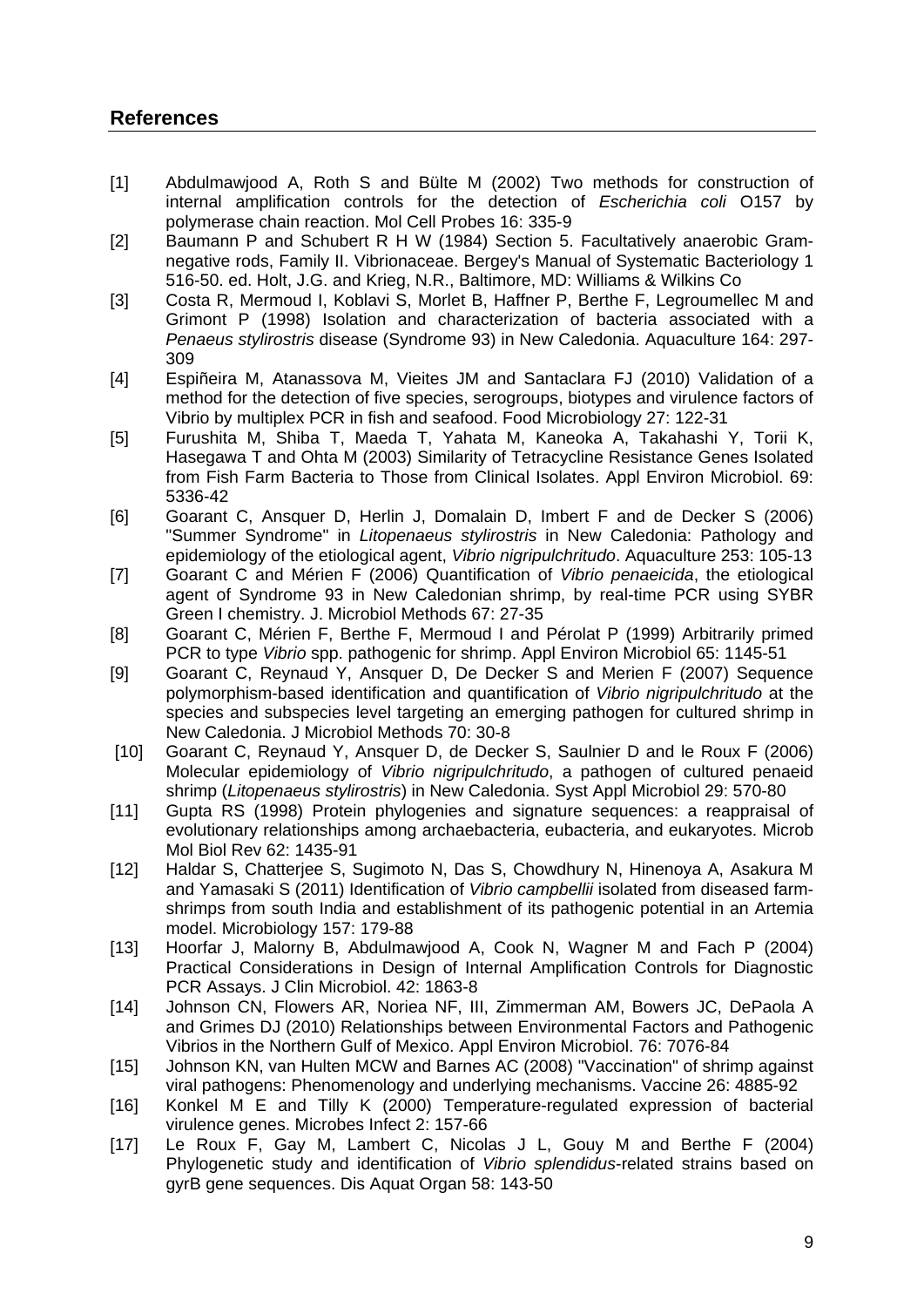- [18] Le Roux F, Labreuche Y, Davis BM, Igbal N, Mangenot S, Goarant C, Mazel D and Waldor MK (2010) Virulence of an emerging pathogenic lineage of *Vibrio nigripulchritudo* is dependent on two plasmids. Environ Microbiol 13: 296-306
- [19] Lemonnier H, Herbland A, Salery L and Soulard B (2006) "Summer syndrome" in *Litopenaeus stylirostris* grow out ponds in New Caledonia: Zootechnical and environmental factors. Aquaculture 261: 1039-47
- [20] Panicker G, Vickery M C and Bej AK (2004) Multiplex PCR detection of clinical and environmental strains of *Vibrio vulnificus* in shellfish. Can J Microbiol. 50: 911-22
- [21] Pfeffer CS, Hite MF and Oliver JD (2003) Ecology of *Vibrio vulnificus* in Estuarine Waters of Eastern North Carolina. Appl Environ Microbiol. 69: 3526-31
- [22] Reynaud Y, Saulnier D, Mazel D, Goarant C and Le Roux F (2008) Correlation between detection of a plasmid and high-level virulence of *Vibrio nigripulchritudo*, a pathogen of the shrimp *Litopenaeus stylirostris*. Appl Environ Microbiol 74: 3038-47
- [23] Rhodes G, Huys G, Swings J, Mcgann P, Hiney M, Smith P and Pickup RW (2000) Distribution of Oxytetracycline Resistance Plasmids between *Aeromonads* in Hospital and Aquaculture Environments: Implication of Tn1721 in Dissemination of the Tetracycline Resistance Determinant Tet A. Appl Environ Microbiol. 66: 3883-90
- [24] Saulnier D, Avarre JC, Le Moullac G, Ansquer D, Levy P and Vonau V (2000) Rapid and sensitive PCR detection of *Vibrio penaeicida*, the putative etiological agent of syndrome 93 in New Caledonia. Dis Aquat Organ 40: 109-15
- [25] Teh CSJ, Chua KH and Thong KL (2010) Simultaneous differential detection of human pathogenic and nonpathogenic *Vibrio* species using a multiplex PCR based on *gyrB* and *pntA* genes. J Appl Microbiol. 108: 1940-5
- [26] Thompson F L, Iida T and Swings J 2004 Biodiversity of vibrios. Microbiol Mol Biol Rev. 68(3): 403-31
- [27] Walling E, Vourey E, Ansquer D, Beliaeff B and Goarant C (2010) *Vibrio nigripulchritudo* monitoring and strain dynamics in shrimp pond sediments. J Appl Microbiol. 108: 2003-11
- [28] Wilson IG (1997) Inhibition and facilitation of nucleic acid amplification. Appl. Environ Microbiol. 63: 3741-51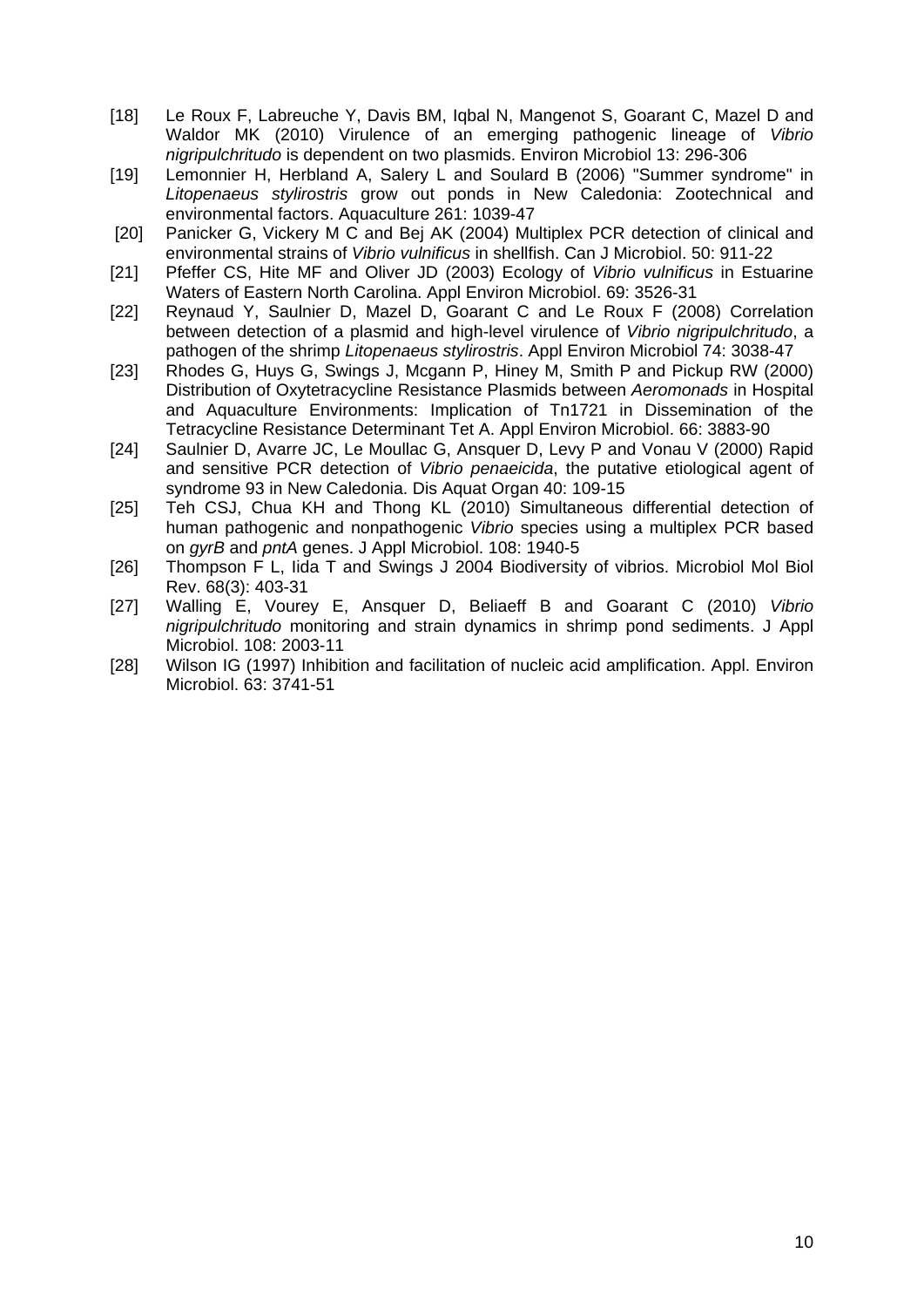#### **Tables**

Table 1: Specificity of detection using primers for *gyrB*, *gapA*, *rtxA* and a 954-bp fragment of plasmid pB1067 tested on clinical and environmental isolates of *V. nigripulchritudo* and *V. penaeicida* as well as others *Vibrio* spp. and non-*Vibrio* isolates using optimized multiplex PCR. Note: [a] ATCC, American Type Culture Collection; CIP, Collection de l'Institut Pasteur; LMG, Laboratorium voor Microbiologie, Gent [b] virulence for *L. stylirostris*: NP, non-pathogenic (0-20% mortality); MP, moderately pathogenic (20–80%); HP, highly pathogenic (80–100%) [c] (+) indicates a positive amplification, (-) a negative amplification, IAC: Internal Amplification Control.

| species                      | source                                                   | isolate name <sup>a</sup> and pathotype <sup>b</sup>                                                                                                      |                | Multiplex PCR results <sup>c</sup> |      |        |      |  |
|------------------------------|----------------------------------------------------------|-----------------------------------------------------------------------------------------------------------------------------------------------------------|----------------|------------------------------------|------|--------|------|--|
|                              |                                                          |                                                                                                                                                           |                | <i>pB1067</i>                      | rtxA | gyrB   | gapA |  |
|                              | Reference strain                                         | $CIP 103336^{T}$                                                                                                                                          |                |                                    |      | $^{+}$ |      |  |
|                              | field isolates sampled in New<br>Caledonian shrimp farms | highly pathogenic (HP) : SFn1, SFn2, SFn27, SFn49,<br>SFn105, SFn106, SFn127, SFn128, SFn135, POn2, POn19,<br>AgMn7, AgMn8, AgMn9, AgMn10, AgMn12, AgMn13 |                |                                    |      |        |      |  |
| Vibrio nigripulchritudo      |                                                          | moderately pathogenic (MP) : AQn1, AQn2, BDn1, BDn2,<br>BLFn1, BLFn2, ENn2, Fn1, MT1, Wn1, Wn13                                                           |                |                                    |      |        |      |  |
|                              |                                                          | non pathogenic (NP): AgMn1, AgMn3, ENn1, ESn2, Fn2,<br>FTn1, POn4, POn10, POn12, POn13, SFn115, SFn118,<br>SOn1, SOn2, SFn115, SFn118                     | $+$            |                                    |      |        |      |  |
| Vibrio penaeicida            | Reference strain                                         | $KH-1^{T}$                                                                                                                                                | $+$            |                                    |      |        |      |  |
|                              | field isolates sampled in New<br>Caledonian shrimp farms | AM101, AM107, AM108, AQ103, AQ105, AQ112, AQ120,<br>BD1, BD2, BD3, BLF2, F5, PO1, PO2, SB2, SF140, SV4                                                    | $^{+}$         |                                    |      |        |      |  |
| Vibrio splendidus            | Reference strain<br><b>LMG4042T</b>                      |                                                                                                                                                           | $+$            |                                    |      |        |      |  |
| Vibrio tasmaniensis          | Reference strain                                         | LMG20012T                                                                                                                                                 |                |                                    |      |        |      |  |
| Vibrio pelagius              | Reference strain                                         | <b>LMG3897T</b>                                                                                                                                           |                |                                    |      |        |      |  |
| Vibrio chagasii              | Reference strain                                         | LMG16745                                                                                                                                                  |                |                                    |      |        |      |  |
| Vibrio pacinii               | Reference strain                                         | LMG19999                                                                                                                                                  |                |                                    |      |        |      |  |
| Vibrio harveyi               | Reference strain                                         | LMG7890                                                                                                                                                   |                |                                    |      |        |      |  |
| Vibrio carchariae            | Reference strain                                         | 02/001                                                                                                                                                    |                |                                    |      |        |      |  |
| Vibrio nereis                | Reference strain                                         | <b>LMG3895T</b>                                                                                                                                           | $^{+}$         |                                    |      |        |      |  |
| Vibrio cyclitrophicus        | Reference strain                                         | LMG21359T                                                                                                                                                 |                |                                    |      |        |      |  |
| Vibrio orientalis            | Reference strain                                         | <b>LMG7897</b>                                                                                                                                            | $\overline{+}$ |                                    |      |        |      |  |
| Escherichia coli             | Reference strain                                         | <b>ATCC 25922</b>                                                                                                                                         |                |                                    |      |        |      |  |
| Pseudomonas aeruginosa       | Reference strain                                         | <b>ATCC 27853</b>                                                                                                                                         |                |                                    |      |        |      |  |
| Staphylococcus aureus        | Reference strain                                         | <b>ATCC 25923</b>                                                                                                                                         |                |                                    |      |        |      |  |
| <b>Enterococcus faecalis</b> | Reference strain                                         | <b>ATCC 29212</b>                                                                                                                                         |                |                                    |      |        |      |  |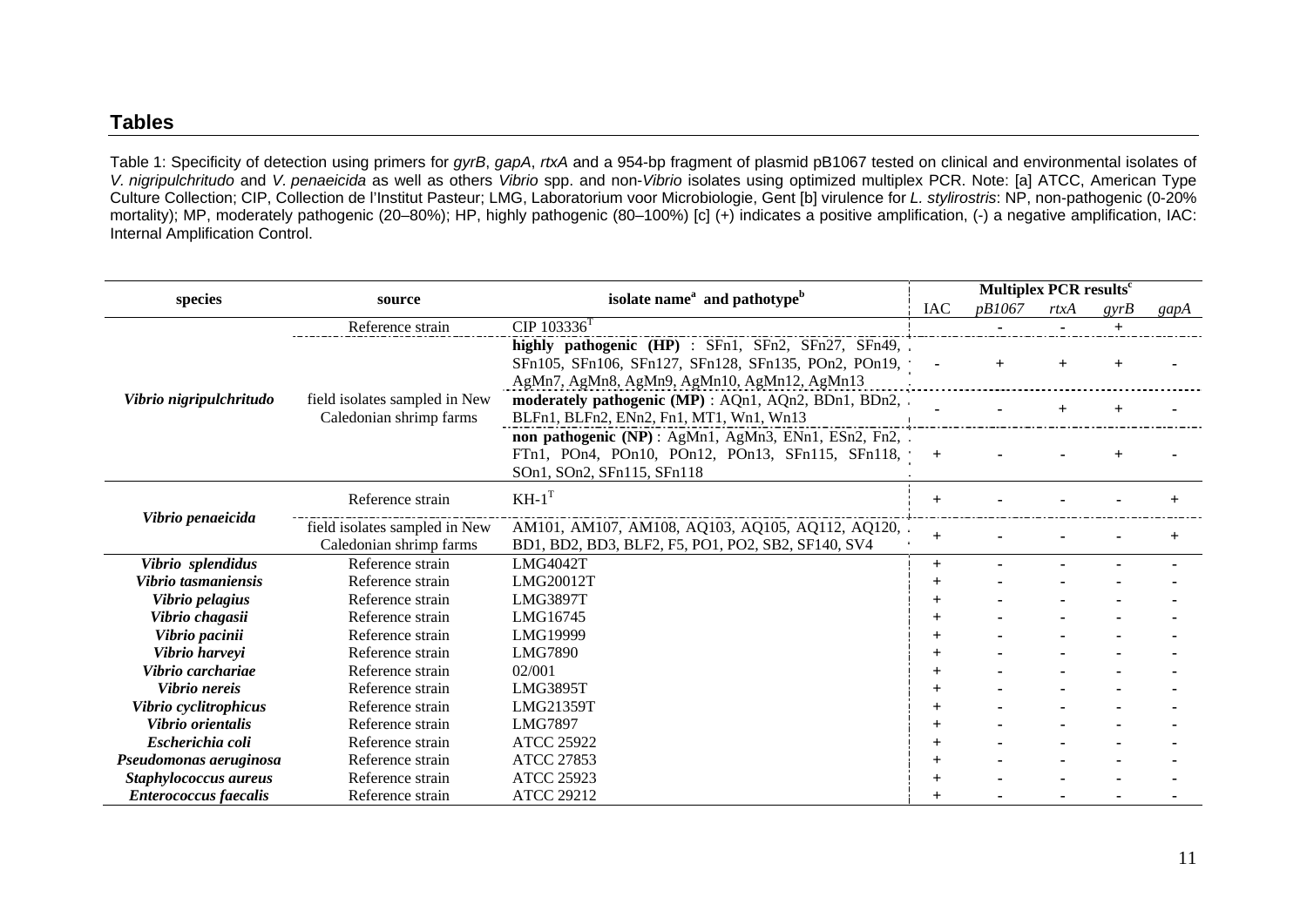Table 2: IAC and primers used for multiplexed PCR detection and typing of *V. nigripulchritudo* and *V. penaeicida*. Sequences of the IAC primer set (IACf and IACr) which are identical to the *rtxA* gene primer set (rtxA F and rtxA R) are identified in bold, while the sequence designed to amplify a 376-bp region of pUC19 is italicized.

| Primer                     | Sequence $(5'-3')$                                                                           | Target species and gene                    |                                                           | product size<br>(bp) | References              |
|----------------------------|----------------------------------------------------------------------------------------------|--------------------------------------------|-----------------------------------------------------------|----------------------|-------------------------|
| gapA F<br>gapAR            | <b>ACTGCACGTAAGCACATCACTGCG</b><br>TAGAACGCCCTTTAGAGGACCT                                    | V. penaeicida                              | glyceraldehyde-3-phosphate<br>dehydrogenase gene $(gapA)$ | 504                  | This study              |
| $gyrB$ F<br>gyrB R         | AAAACCCGAACGAAGCGAAAAC<br><b>ACCTTTCAGTGGCAAGATGGCT</b>                                      | V. nigripulchritudo                        | DNA gyrase gene $(gyrB)$                                  | 257                  | This study and<br>$[9]$ |
| rtxA F<br>rtxA R           | TTGGCGGGTAAGCACCCCGA<br>GTCGGAGACACCGGTGCGTT                                                 | V. nigripulchritudo<br>pathotype MP and HP | $RTX$ A gene $(RtxA)$                                     | 642                  | This study              |
| pSFn1-6020<br>pSFn1-6974   | <b>TGTCTTCTGGATCGCTTCGCC</b><br><b>CGTCGTAAGGAGCGATAAGCC</b>                                 | V. nigripulchritudo<br>pathotype HP        | 954 bp fragment from<br>plasmid pB1067                    | 954                  | $[27]$                  |
| <b>IACf</b><br><b>IACr</b> | <b>TTGGCGGGTAAGCACCCCGAGCTCTTCCGCTTCCTCGCTCA</b><br>GTCGGAGACACCGGTGCGTTATCCGGTAAGCGGCAGGGTC |                                            | Internal amplification control (IAC)                      | 376                  | This study              |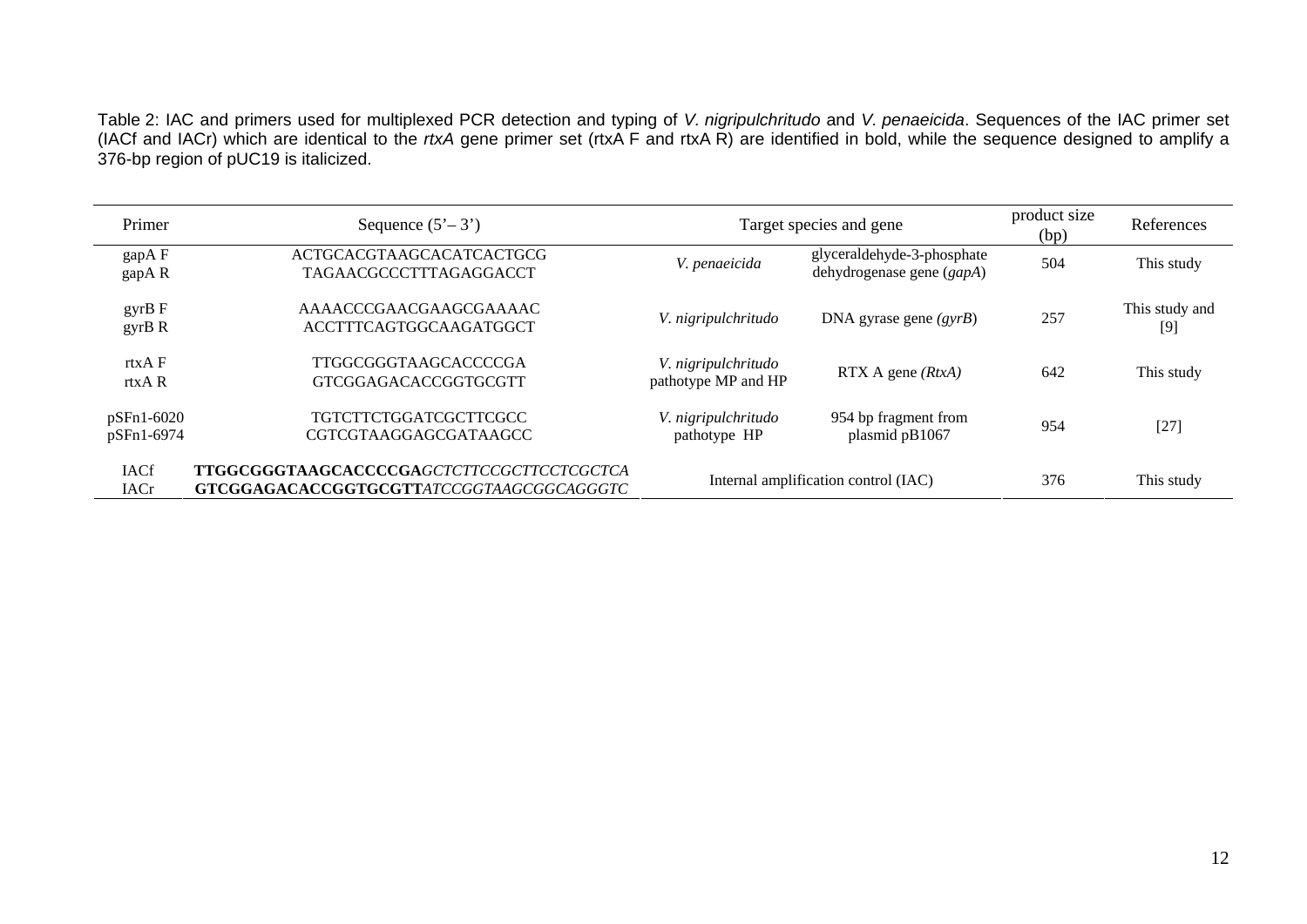Table 3: Detection of *V. penaeicida* and *V. nigripulchritudo* by culture-based methods and multiplex PCR in moribund shrimp sampled during mortality outbreaks occurring in 10 different shrimp farms of New Caledonia between January 2008 and December 2010. Note: ND, not determined; MP, moderately pathogenic; HP, highly pathogenic

| <b>Farm name</b> | sampling date | <b>Isolate</b> name | Presumptive phenotypic<br>identification | <b>Multiplex PCR</b><br>identification |  |
|------------------|---------------|---------------------|------------------------------------------|----------------------------------------|--|
|                  | 08/04/2008    | <b>IFNC08020</b>    | V. nigripulchritudo                      | V. nigripulchritudo MP                 |  |
| Farm A           | 08/04/2008    | <b>IFNC08021</b>    | V. nigripulchritudo                      | V. nigripulchritudo MP                 |  |
|                  |               | <b>IFNC09030</b>    | ND                                       | negative                               |  |
|                  |               | <b>IFNC09031</b>    | ND                                       | negative                               |  |
|                  | 22/10/2009    | <b>IFNC09032</b>    | ND                                       | negative                               |  |
|                  |               | <b>IFNC09035</b>    | ND                                       | negative                               |  |
|                  |               | <b>IFNC09036</b>    | ND                                       | negative                               |  |
|                  |               | <b>IFNC09038</b>    | <b>ND</b>                                | negative                               |  |
|                  | 26/10/2009    | <b>IFNC09039</b>    | <b>ND</b>                                | negative                               |  |
| Farm B           | 08/12/2010    | <b>IFNC10045</b>    | V. penaeicida                            | V. penaeicida                          |  |
|                  |               | <b>IFNC08001</b>    | V. nigripulchritudo                      | V. nigripulchritudo                    |  |
|                  |               | <b>IFNC08002</b>    | V. nigripulchritudo                      | V. nigripulchritudo                    |  |
|                  | 23/01/2008    | <b>IFNC08003</b>    | <b>ND</b>                                | V. nigripulchritudo                    |  |
|                  |               | <b>IFNC08004</b>    | V. nigripulchritudo                      | V. nigripulchritudo                    |  |
|                  |               | <b>IFNC09005</b>    | V. nigripulchritudo                      | V. nigripulchritudo                    |  |
|                  | 21/01/2009    | <b>IFNC09006</b>    | V. nigripulchritudo                      | V. nigripulchritudo                    |  |
| Farm C           |               | <b>IFNC10027</b>    | V. nigripulchritudo                      | V. nigripulchritudo                    |  |
|                  | 23/03/2010    | <b>IFNC10025</b>    | V. penaeicida                            | V. penaeicida                          |  |
|                  |               | <b>IFNC10026</b>    | V. nigripulchritudo                      | V. nigripulchritudo                    |  |
|                  | 24/03/2010    | <b>IFNC10024</b>    | V. penaeicida                            | V. penaeicida                          |  |
|                  |               | <b>IFNC10028</b>    | V. penaeicida                            | V. penaeicida                          |  |
|                  | 27/04/2010    | <b>IFNC10032</b>    | V. penaeicida                            | V. penaeicida                          |  |
|                  |               | <b>IFNC10033</b>    | V. penaeicida                            | V. penaeicida                          |  |
| Farm D           | 10/03/2010    | <b>IFNC10029</b>    | V. nigripulchritudo                      | V. nigripulchritudo MP                 |  |
|                  |               | <b>IFNC08037</b>    | V. penaeicida                            | V. penaeicida                          |  |
|                  | 28/10/2008    | <b>IFNC08038</b>    | V. penaeicida                            | V. penaeicida                          |  |
|                  |               | <b>IFNC09018</b>    | V. penaeicida                            | V. penaeicida                          |  |
|                  | 04/06/2009    | <b>IFNC09019</b>    | V. penaeicida                            | V. penaeicida                          |  |
|                  | 11/06/2009    | <b>IFNC09020</b>    | V. penaeicida                            | V. penaeicida                          |  |
|                  |               | <b>IFNC09021</b>    | V. penaeicida                            | V. penaeicida                          |  |
|                  | 01/10/2009    | <b>IFNC09024</b>    | V. penaeicida                            | negative                               |  |
|                  |               | <b>IFNC09025</b>    | V. penaeicida                            | V. penaeicida                          |  |
|                  | 16/10/2009    | <b>IFNC09042</b>    | V. penaeicida                            | V. penaeicida                          |  |
|                  |               | <b>IFNC09043</b>    | V. penaeicida                            | V. penaeicida                          |  |
| Farm E           | 20/03/2010    | <b>IFNC10018</b>    | V. penaeicida                            | V. penaeicida                          |  |
|                  |               | <b>IFNC10019</b>    | V. penaeicida                            | V. penaeicida                          |  |
|                  |               | <b>IFNC10020</b>    | V. penaeicida                            | V. penaeicida                          |  |
|                  |               | <b>IFNC10021</b>    | penaeicida                               | penaeicida                             |  |
|                  | 21/03/2010    | <b>IFNC10022</b>    | V. nigripulchritudo                      | V. nigripulchritudo MP                 |  |
|                  |               | <b>IFNC10023</b>    | V. nigripulchritudo                      | V. nigripulchritudo MP                 |  |
|                  |               | <b>IFNC10037</b>    | V. penaeicida                            | V. penaeicida                          |  |
|                  | 08/05/2010    | <b>IFNC10038</b>    | V. penaeicida                            | V. penaeicida                          |  |
|                  |               | <b>IFNC10039</b>    | V. penaeicida                            | V. penaeicida                          |  |
|                  | 06/12/2010    | <b>IFNC10044</b>    | V. penaeicida                            | negative                               |  |
|                  |               | <b>IFNC09033</b>    | ND                                       | negative                               |  |
| Farm F           | 22/10/2009    | <b>IFNC09034</b>    | ND                                       | negative                               |  |
|                  |               | <b>IFNC09037</b>    | ND                                       | negative                               |  |
| Farm G           | 14/01/2009    | <b>IFNC09001</b>    | V. nigripulchritudo                      | V. nigripulchritudo HP                 |  |
|                  |               |                     |                                          |                                        |  |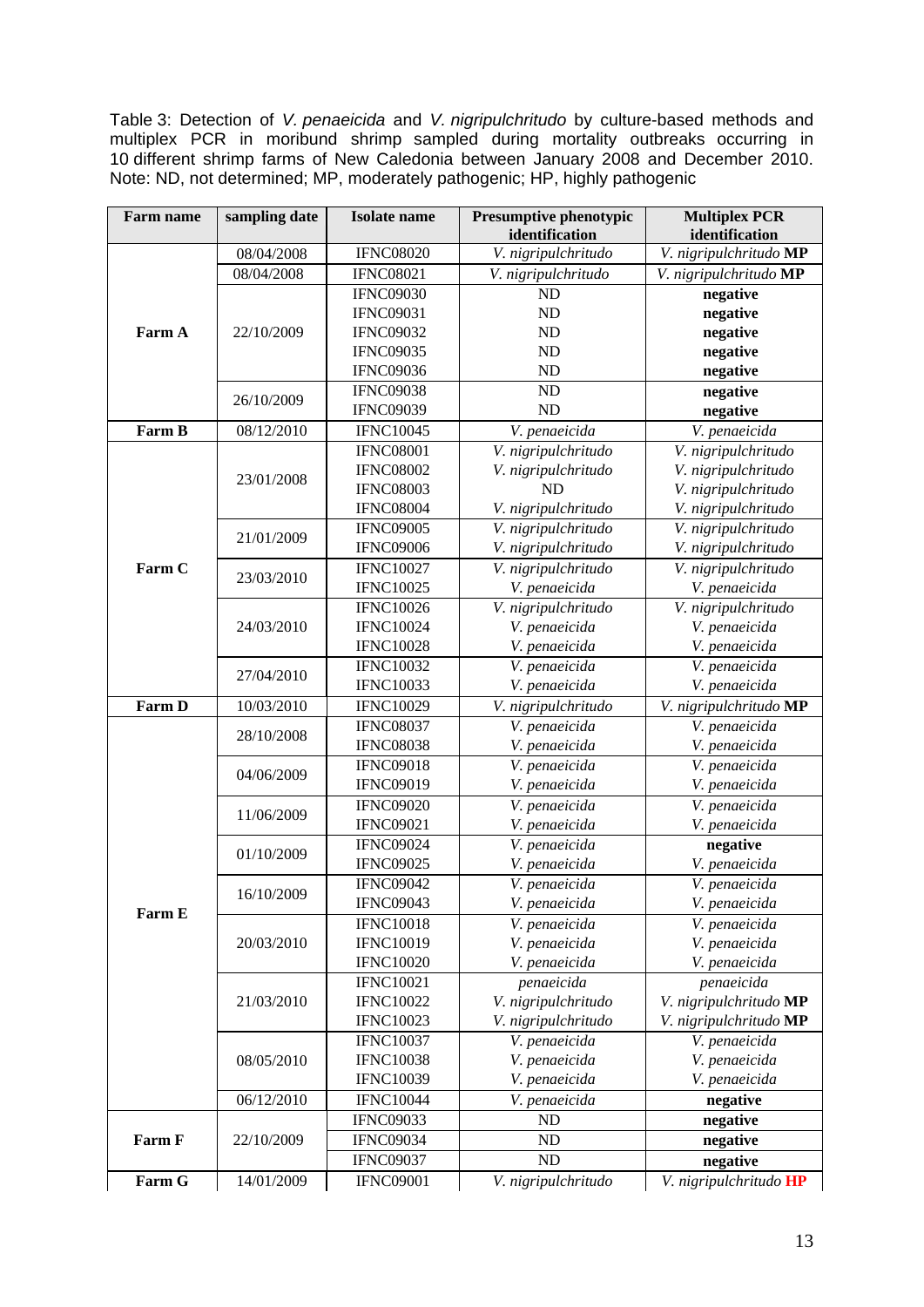|        |            | <b>IFNC09002</b> | V. nigripulchritudo | V. nigripulchritudo HP        |
|--------|------------|------------------|---------------------|-------------------------------|
|        |            | <b>IFNC09003</b> | V. nigripulchritudo | V. nigripulchritudo HP        |
|        |            | <b>IFNC09004</b> | V. nigripulchritudo | V. nigripulchritudo HP        |
|        |            | <b>IFNC10030</b> | V. nigripulchritudo | V. nigripulchritudo HP        |
| Farm H | 26/04/2010 | <b>IFNC10031</b> | V. nigripulchritudo | V. nigripulchritudo HP        |
|        |            | <b>IFNC09014</b> | V. nigripulchritudo | V. nigripulchritudo HP        |
|        | 24/03/2009 | <b>IFNC09015</b> | V. nigripulchritudo | V. nigripulchritudo HP        |
|        |            | <b>IFNC08005</b> | V. nigripulchritudo | V. nigripulchritudo           |
|        |            | <b>IFNC08006</b> | V. nigripulchritudo | V. nigripulchritudo           |
|        |            | <b>IFNC08007</b> | V. nigripulchritudo | V. nigripulchritudo           |
|        | 25/02/2008 | <b>IFNC08008</b> | V. nigripulchritudo | V. nigripulchritudo           |
|        |            | <b>IFNC08009</b> | <b>ND</b>           | V. nigripulchritudo           |
|        |            | <b>IFNC08010</b> | <b>ND</b>           | V. nigripulchritudo           |
|        |            | <b>IFNC08014</b> | V. nigripulchritudo | V. nigripulchritudo           |
|        |            | <b>IFNC08015</b> | V. nigripulchritudo | V. nigripulchritudo           |
|        |            | <b>IFNC08016</b> | V. nigripulchritudo | V. nigripulchritudo           |
|        | 20/03/2008 | <b>IFNC08017</b> | V. nigripulchritudo | V. nigripulchritudo           |
|        |            | <b>IFNC08018</b> | V. nigripulchritudo | V. nigripulchritudo           |
|        |            | <b>IFNC08019</b> | V. nigripulchritudo | V. nigripulchritudo           |
|        |            | <b>IFNC08024</b> | V. nigripulchritudo | V. nigripulchritudo MP        |
|        | 08/04/2008 | <b>IFNC08025</b> | V. nigripulchritudo | V. nigripulchritudo MP        |
|        | 26/05/2008 | <b>IFNC08026</b> | V. nigripulchritudo | V. nigripulchritudo HP        |
|        |            | <b>IFNC08027</b> | V. nigripulchritudo | V. nigripulchritudo MP        |
|        |            | <b>IFNC08028</b> | V. penaeicida       | V. penaeicida                 |
|        |            | <b>IFNC08035</b> | V. penaeicida       | V. penaeicida                 |
| Farm I | 17/10/2008 | <b>IFNC08036</b> | V. penaeicida       | V. penaeicida                 |
|        | 30/12/2008 | <b>IFNC08044</b> | V. nigripulchritudo | V. nigripulchritudo MP        |
|        |            | <b>IFNC08045</b> | V. nigripulchritudo | V. nigripulchritudo MP        |
|        | 28/01/2009 | <b>IFNC09007</b> | V. nigripulchritudo | V. nigripulchritudo MP        |
|        |            | <b>IFNC09008</b> | V. nigripulchritudo | V. nigripulchritudo MP        |
|        |            | <b>IFNC10001</b> | V. penaeicida       | V. penaeicida                 |
|        |            | <b>IFNC10002</b> | V. penaeicida       | V. penaeicida                 |
|        | 23/12/2009 | <b>IFNC10003</b> | V. penaeicida       | V. penaeicida                 |
|        |            | <b>IFNC10004</b> | V. penaeicida       | V. penaeicida                 |
|        |            | <b>IFNC10008</b> | V. nigripulchritudo | V. nigripulchritudo HP        |
|        | 03/03/2010 | <b>IFNC10009</b> | V. nigripulchritudo | V. nigripulchritudo <b>HP</b> |
|        |            | <b>IFNC10010</b> | V. nigripulchritudo | V. nigripulchritudo HP        |
|        |            | <b>IFNC10011</b> | V. nigripulchritudo | V. nigripulchritudo HP        |
|        |            | <b>IFNC10012</b> | V. nigripulchritudo | V. nigripulchritudo HP        |
|        | 09/03/2010 | <b>IFNC10013</b> | V. nigripulchritudo | V. nigripulchritudo HP        |
|        |            | <b>IFNC10014</b> | V. nigripulchritudo | V. nigripulchritudo HP        |
|        |            | <b>IFNC10015</b> | V. penaeicida       | V. penaeicida                 |
|        |            | <b>IFNC10016</b> | V. penaeicida       | V. penaeicida                 |
|        |            | <b>IFNC10017</b> | V. penaeicida       | V. penaeicida                 |
|        |            | <b>IFNC08022</b> | <b>ND</b>           | V. nigripulchritudo           |
| Farm J | 09/04/2008 | <b>IFNC08023</b> | V. nigripulchritudo | V. nigripulchritudo MP        |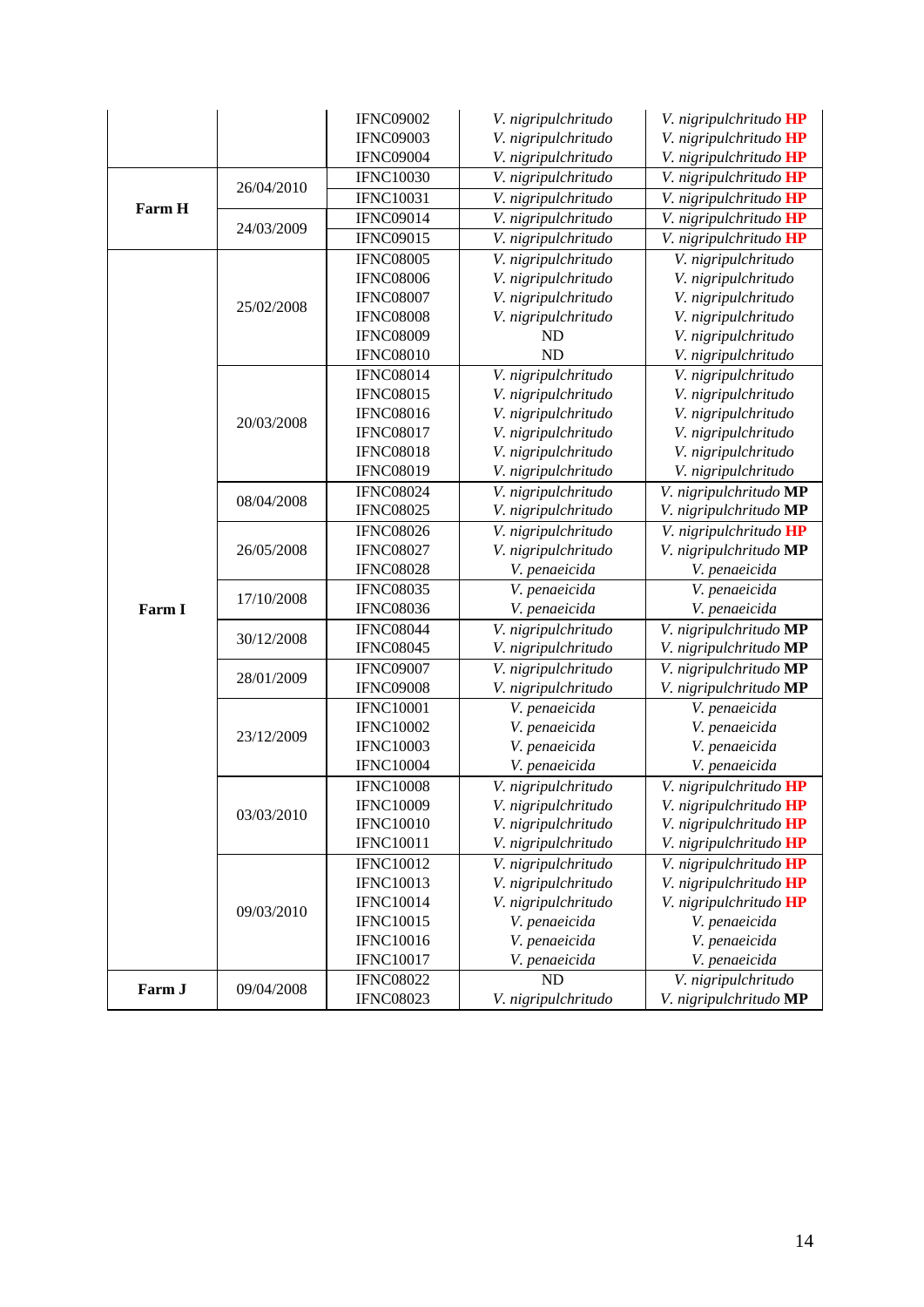# **Figures**

Figure 1: detection limits of the multiplex PCR. DNA extracted from pure cultures of *V. nigripulchritudo* SFn1 and *V. penaeicida* AM101 was coamplified with IAC using multiplex PCR. Genomic DNA was serially diluted tenfold from 10 ng to 0.1 pg and amplified by PCR with a defined IAC concentration (284 copies in every reaction). The amplicons corresponding to *gyrB*, *gapA*, *rtxA* and to a fragment of plasmid pB1067, with predicted sizes of 257, 504, 642 and 954 bp respectively, are indicated by yellow arrows. Lane M, 100 bp plus DNA ladder (GelPilot, QIAGEN); lanes 1-6, varying concentrations of a combination of *V. nigripulchritudo* SFn1 and *V. penaeicida* AM101 DNA (lane 1, 10 ng; lane 2, 1 ng; lane 3, 0.1 ng; lane 4, 10 pg, lane 5, 1 pg; lane 6, 0.1 pg); lane 7, no DNA template (negative control); lane 8, IAC DNA template (positive control).

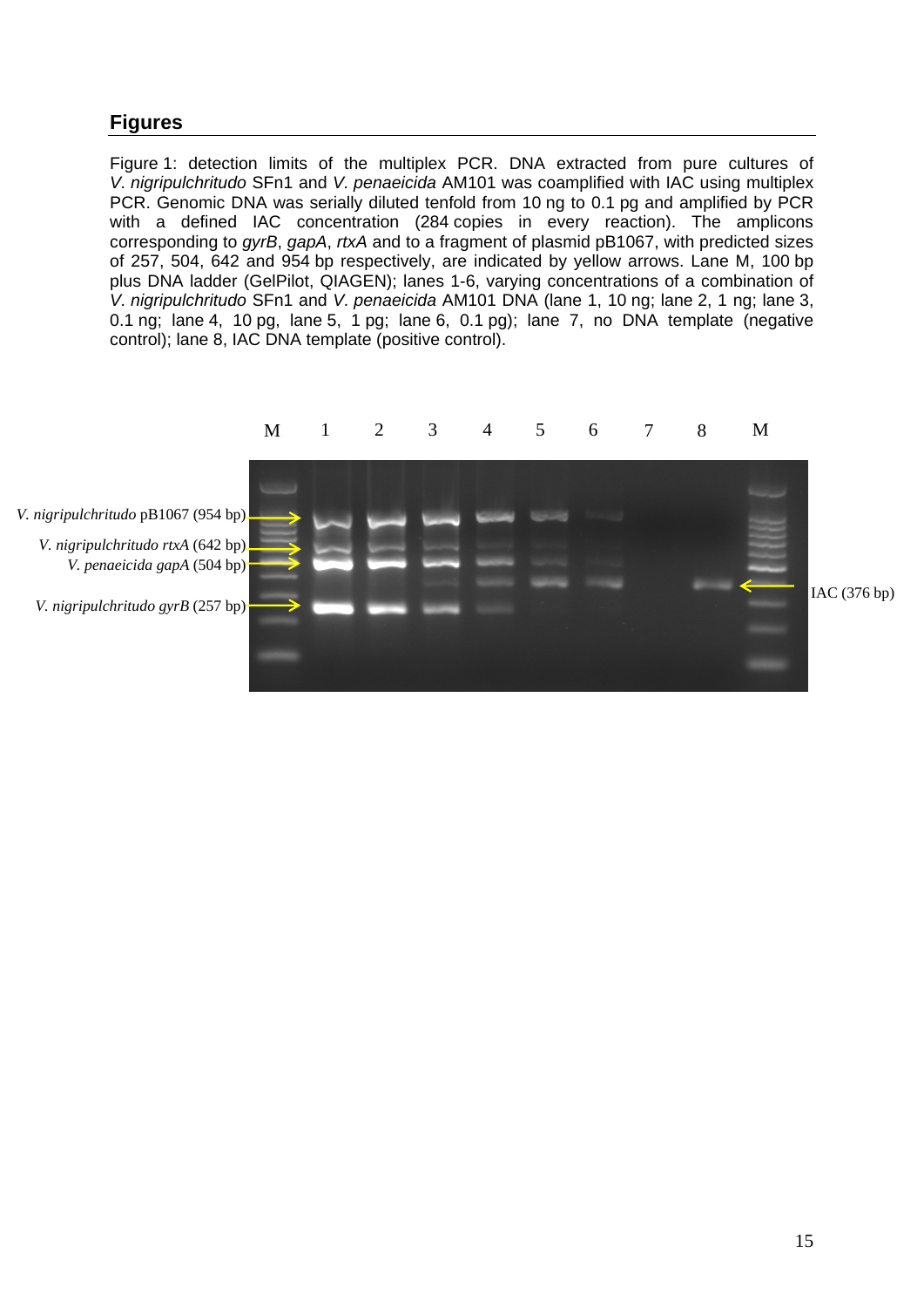Figure 2: DNA extracted from *V. penaeicida* AM101 (A) or *V. nigripulchritudo* SFn1 (B) bacterial cells suspended in hemolymph of naïve shrimp and coamplified with IAC using multiplex PCR. Bacterial cells were serially diluted tenfold in hemolymph and the extracted DNA was amplified by PCR with a defined IAC concentration (284 copies). Lane M, 100 bp plus DNA ladder (GelPilot, QIAGEN); lanes 1-7, PCR products amplified from DNA extracted from 10-fold dilutions (from 2.10 $^6$  to 2 cfu/ml); lane 8, no DNA template (negative control); lane 9, IAC DNA template (positive control).

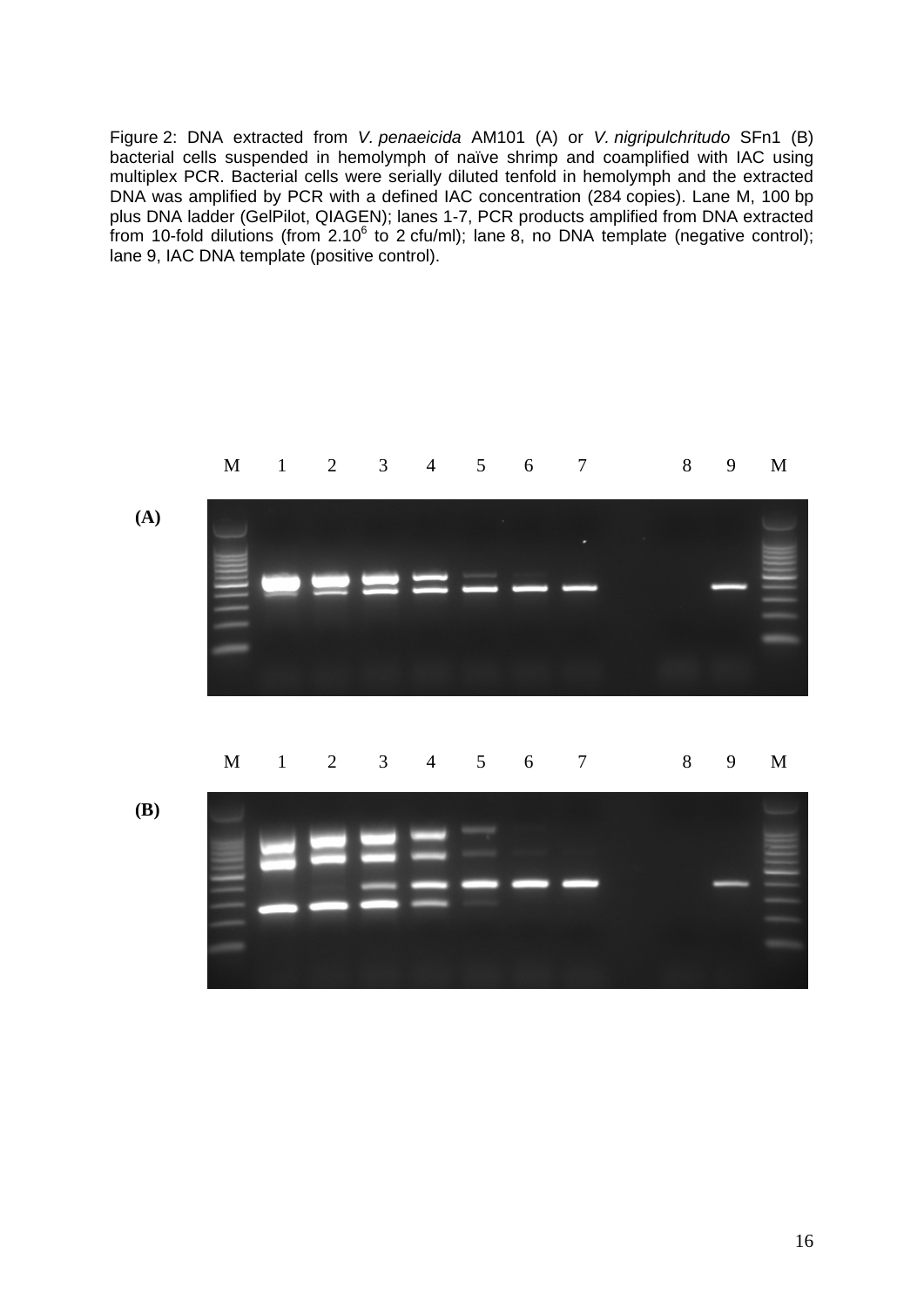Figure 3: Map of New-Caledonia indicating the geographical localization of the 10 shrimp farms (designated A to J) sampled in this study.

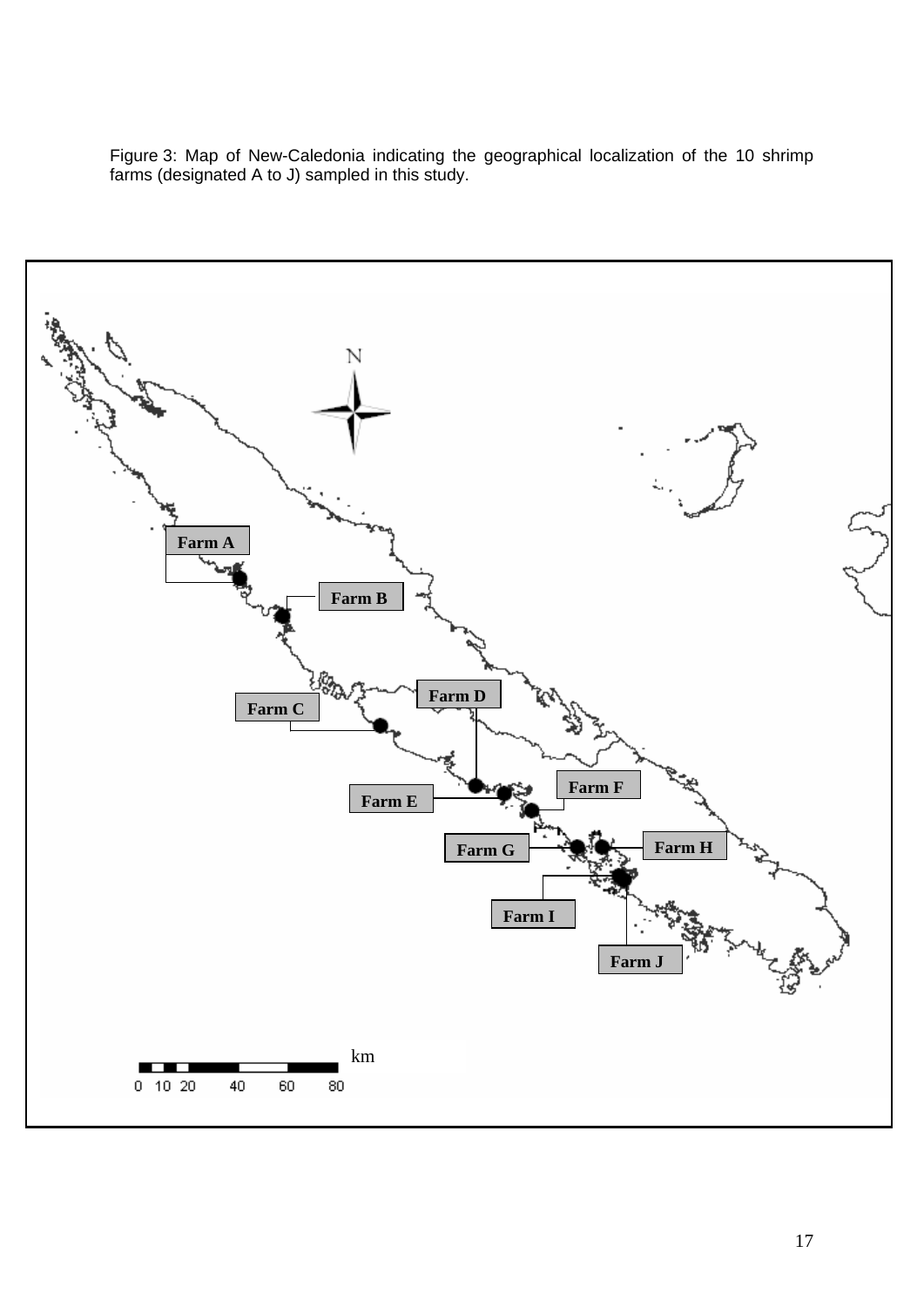Figure 4: Shrimp mortality in response to injection of bacterial culture supernatants. Animals  $(n = 8)$  were injected with 100 µl of bacterial supernatant prepared from overnight cultures grown in MB 5X as described previously [18]. Survival was assessed after 24 h.